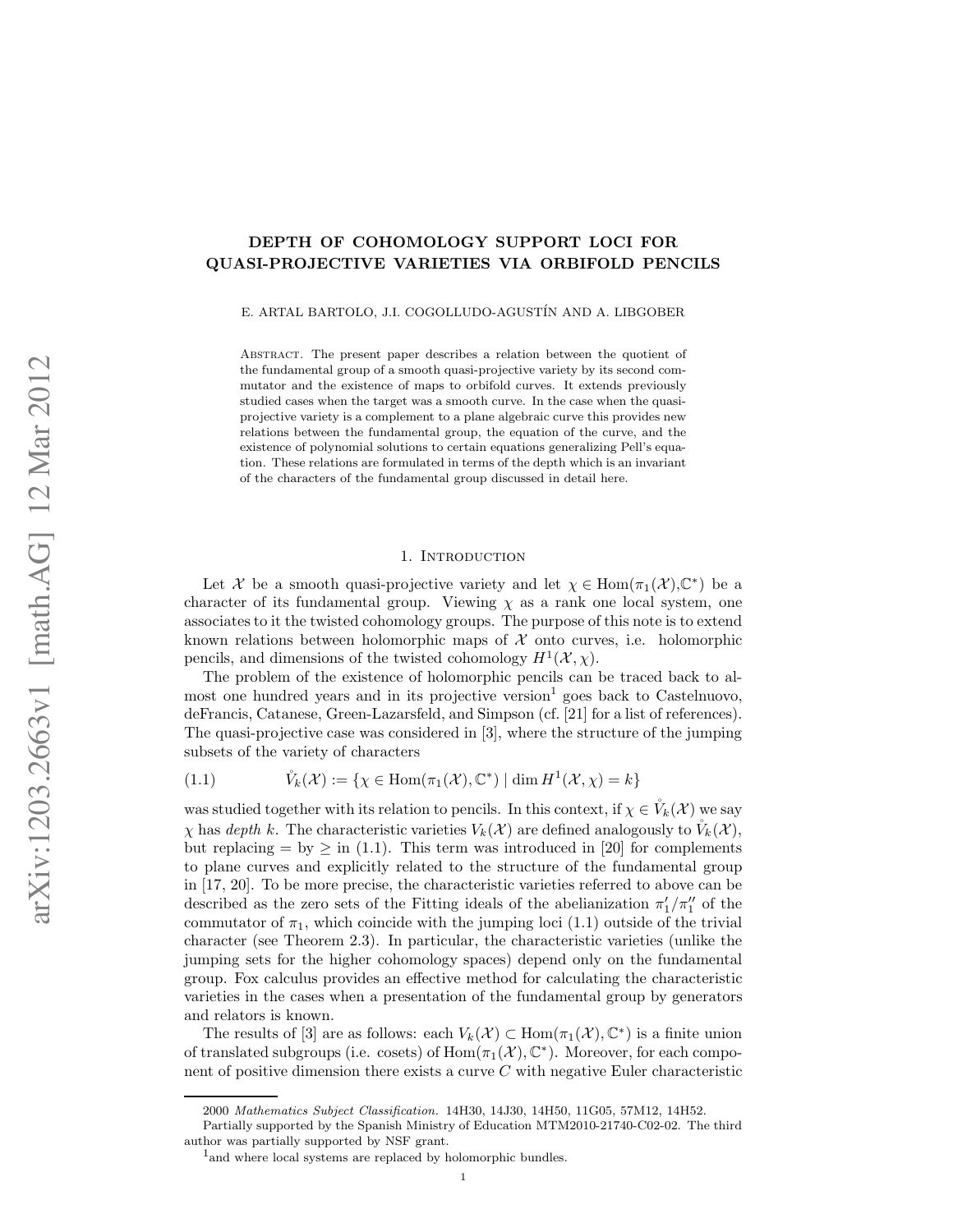such that this component has the form  $\rho \cdot f^*$ Hom $(\pi_1(C), \mathbb{C}^*)$  for some holomorphic map  $f : \mathcal{X} \to C$ . This was supplemented in [21] by showing that the zerodimensional components have finite order.

A more precise version of this result can be found in [7] in terms of orbifolds. It includes some missing points regarding resonant conditions and extends the result from  $V_1(\mathcal{X})$  to all characteristic varieties  $V_k(\mathcal{X}), k \geq 1$ .

If  ${\mathcal X}$  is a complement to a plane projective curve, the target  $C$  of a holomorphic pencil mentioned above must be necessarily  $C = \mathbb{P}^1 \setminus \{\text{points}\}\$ and thus f extends to a rational pencil on  $\mathbb{P}^2$ . In this case, positive dimensional translated components  $\rho \cdot f^*$ Hom $(\pi_1(C), \mathbb{C}^*)$  of  $V_1(C)$  have been shown (see Dimca [13]) to be related to the multiple fibers of such a pencil, see also [7].

For a generic non-isolated character  $\chi \in V_k(C)$  in a component of  $V_k(C)$  of dimension greater than one, the following formula for its depth holds:

(1.2) 
$$
\dim H^1(C, \chi) = \begin{cases} \dim V_k(C) - 2 = -e(C) & \text{if } C \text{ is compact} \\ \dim V_k(C) - 1 = -e(C) & \text{otherwise,} \end{cases}
$$

where  $e(C)$  is the (topological) Euler characteristic of  $C<sup>2</sup>$ 

This provides a simple way to determine or at least to estimate the depth of characters on components having a positive dimension.

Isolated points in components  $V_k(\mathcal{X})$  are common occurrence and below we describe the geometric significance of the depth of zero dimensional irreducible components of  $V_k(\mathcal{X})$ . We do so using *orbifold pencils* associated with such characters (as was mentioned, such characters must have a finite order).

It is worth mentioning that the nature of the cohomology of local systems is essentially different depending on whether  $H_1(\mathcal{X}, \mathbb{C})$  is trivial or not. In the latter case, due to the surjection  $\pi_1(\mathcal{X}) \to \pi_1(\bar{\mathcal{X}}) \to 1$ , some of the characters of  $\pi_1(\mathcal{X})$ are the characters of the projective fundamental group (cf. [28] for a discussion on the difference between the projective and the quasi-projective case). In this paper (as in [3]) we shall focus on the case when  $H_1(\overline{\mathcal{X}}, \mathbb{C}) = 0$ . This includes the case of the complements to plane curves which provides many concrete and interesting examples.

For the basics on the theory of orbifolds we refer to [2] or, since we shall consider mainly orbifold curves, to [26] or [14]. An orbifold pencil is a (birational) dominant map  $\mathcal{X} \to \mathcal{C}$ , where  $\mathcal{C}$  is the orbicurve such that the preimage of each point in  $\mathcal{C}$ with stabilizer of order  $m$  is a multiple fiber of order a multiple of  $m$ . A proof of this lemma can be found in [7].

**Lemma 1.1.** An orbifold pencil  $f : \mathcal{X} \to \mathcal{C}$  defines a morphism of orbifold fundamental groups  $f_* : \pi_1(\mathcal{X}) \to \pi_1^{\text{orb}}(\mathcal{C})$ .

We call (cf. Definition 4.7) the map described in the previous lemma a marked *orbifold pencil*  $f: \mathcal{X} \to \mathcal{C}$ . The markings are given by the pairs  $(\mathcal{X}, \chi), \chi \in V_k(\mathcal{X})$ , and  $(C, \rho), \rho \in V_k^{\text{orb}}(C)$  such that  $f^*(\rho) = \chi$ , where  $f^*$  is the map of groups of characters corresponding to  $f_*$ . Note that  $V_k^{\text{orb}}(\mathcal{C})$  is the orbifold characteristic variety of C defined as  $V_k$  in (1.1) for  $\pi_1^{\text{orb}}(\mathcal{C})$ , which only depends on the group, as mentioned above.

A pair  $(\mathcal{X}, \chi)$  can be marked by several orbifold pencils and we show that the number of such markings is related in an appropriate sense to the depth (cf. Theorem 1.2 below and section 4.3).

The relation between orbifold pencils and local systems with non-vanishing cohomology was studied in [10]. In this paper, the problem of finding a bound on

<sup>&</sup>lt;sup>2</sup>For example, if  $C = \mathbb{P}^1 \setminus \{n \text{ points}\}\$ , then  $\dim(H^1(C, \mathbb{C}^*)) = n - 1$  and  $\dim(H^1(C, \chi)) =$  $-e(C) = n-2$ , if  $\chi$  is non-trivial.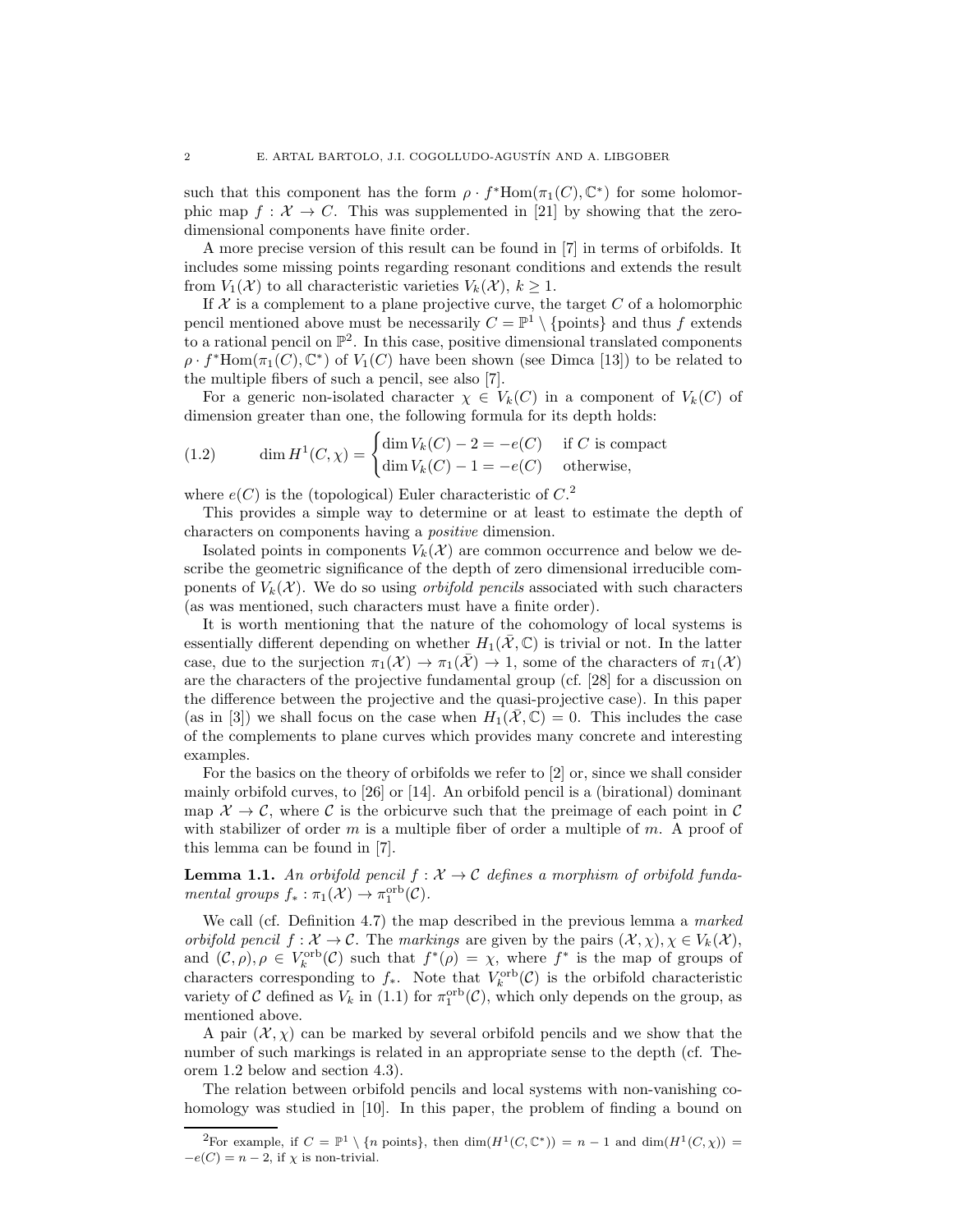the degree of the Alexander polynomial is discussed for plane curves with cusps and nodes as the only singularities (or curves with singularities in a more general class of  $\delta$ -essential singularities). The connection with the cohomology of local systems is coming from the following: For an irreducible curve  $D$  in  $\mathbb{P}^2$  one has  $H_1(\mathbb{P}^2 \setminus D, \mathbb{Z}) = \mathbb{Z}/\text{deg }D\mathbb{Z}$  i.e.  $\text{Hom}(\pi_1(\mathcal{X}), \mathbb{C}^*) = \mu_{\text{deg }D}$  and if  $\chi_{\xi}$  corresponds to  $\xi \in \mu_{\text{deg }D}$  then:

(1.3) 
$$
\Delta(\xi) = 0 \Rightarrow \dim H^1(\mathbb{P}^2 \setminus D, \chi_{\xi}) \neq 0.
$$

The key step in [10] for obtaining the bound on the degree of the Alexander polynomial (or equivalently the multiplicity of the root  $\exp(\frac{2\pi i}{6})$ ) was to show the following:

**Theorem 1.2.** The degree of the Alexander polynomial of a curve D having cusps and nodes as the only singularities coincides with the number of independent orbifold pencils  $\mathbb{P}^2 \to \mathbb{P}^1_{2,3,6}$  such that D is the preimage of the orbifold point having the cyclic group of order six as the stabilizer. This number of independent pencils equals the rank of the group of quasitoric relations

(1.4) 
$$
u^2 + v^3 = w^6 F,
$$

where  $F = 0$  is a defining equation for D.

Theorem 1.2 can also be extended to general Alexander polynomials and nonreduced curves.

One of the main results of this paper is the following theorem (proven in section 4.3) providing the relations between orbifold pencils and depth. It shows that the number of independent pencils (with a given target) provides a lower bound for the depth of a character. Moreover, for an interesting class of characters this bound is exact.

**Theorem 1.3.** Let X be a quasi-projective manifold together with a character  $\chi$ .

- (1) Assume that there are n strongly independent marked orbifold pencils with a fixed target  $(C, \rho)$  and let  $d(\rho)$  denote the depth of the character  $\rho$  of  $\pi_1^{orb}(C)$ . Then  $d(\chi) \geq nd(\rho)$ .
- (2) If in addition  $\chi$  is a 2-torsion character and two is its only weight (cf. 2.8 for a definition of weights of a character), then there are exactly  $d(\chi)$  strongly independent orbifold pencils on  $\mathcal X$  whose target is the global  $\mathbb Z_2$ -orbifold  $C = \mathbb{C}_{2,2}$ . These pencils are marked with the non-trivial character  $\rho$  of  $\pi_1^{\text{orb}}(\mathbb{C}_{2,2})$  characterized by the condition that it extends to  $\mathbb{P}^1_{2,2}$ .

Moreover, if  $\chi$  is a d-torsion character, then (1) implies that  $\phi_d(t)^{nd(\rho)}|\Delta_{X,\chi}(t)$ and (2) implies that  $d(\chi)$  is the multiplicity of  $\phi_2(t)=(t+1)$  as a factor of  $\Delta_{X,\chi}(t)$ , where  $\phi_k(t)$  denotes the cyclotomic polynomial of order k.

See sections 4.1, 4.2, and 5.1 for the required definitions. The Hodge theoretical condition on  $\chi$  of having two as its only weight, can be characterized as the requirement of the equality of the first Betti numbers of both the double cover of  $\mathcal X$  defined by  $\chi$  and its smooth compactification; see Theorem 5.1 for another characterization. We specialize these results to the case of complements to plane curves in section 5. The group  $\pi_1(\mathbb{P}^2 \setminus D)$  is closely related to its central extension  $\pi_1(\mathbb{C}^2 \setminus D)$  where  $\mathbb{C}^2$  is obtained from  $\mathbb{P}^2$  by deleting a generic line at infinity. In this case the group of characters is  $(\mathbb{C}^*)^r$  where r is the number of irreducible components. The properties of the characters lying on coordinate components are essentially different and in section 5.1 we give a Hodge theoretical characterization of coordinate essential characters.

In the case of plane curves the orbifold pencils correspond to solutions of certain equations over the function field  $\mathbb{C}(x, y)$ . For example, as mentioned in Theorem 1.2,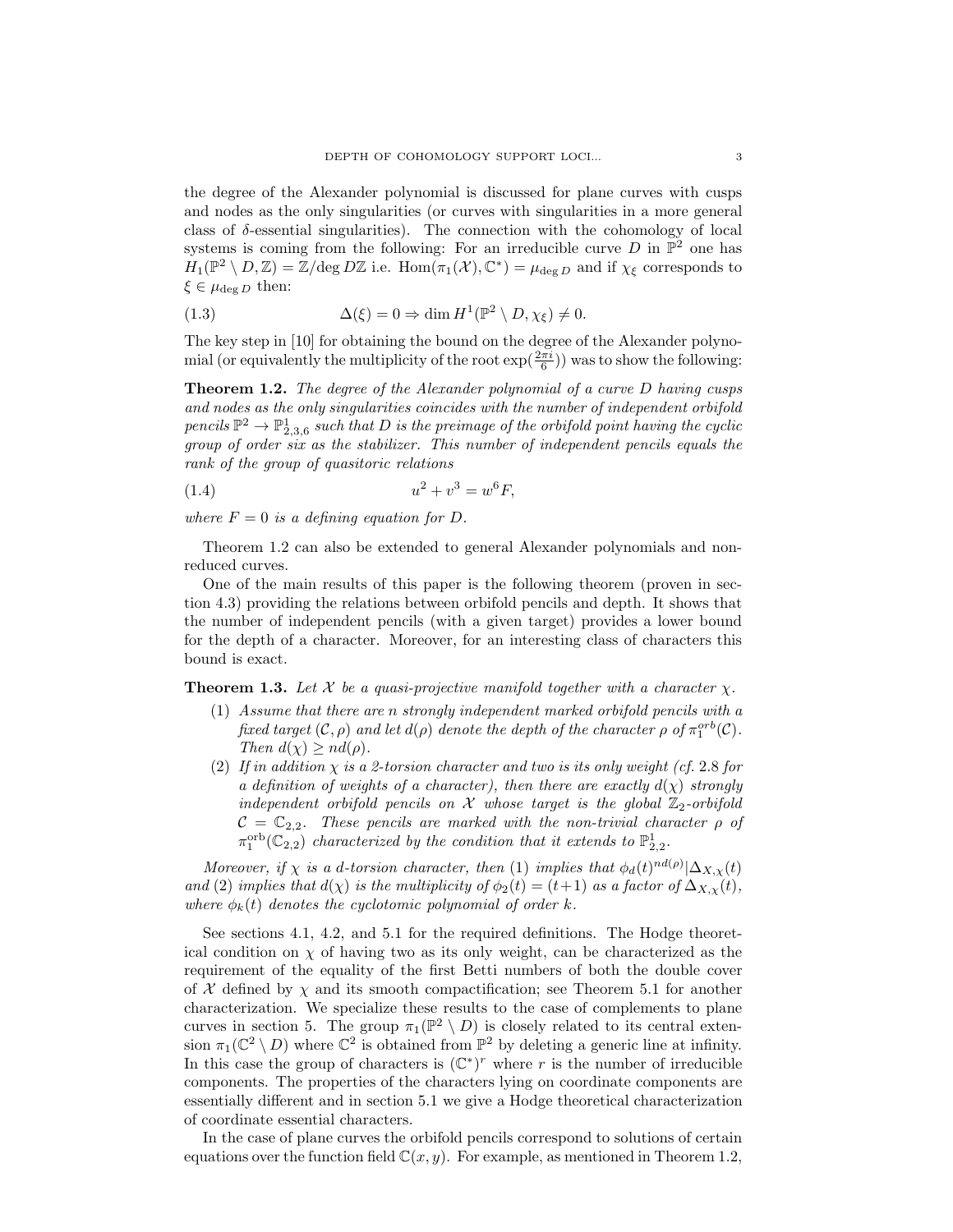the depth of characters of order 6 is related to the number of independent polynomial solutions in  $u, v, w$  of the quasitoric equation  $u^2 + v^3 = w^6 F$  of type  $(2, 3, 6)$ . This also can be used to relate the cohomology of the Milnor fiber of arrangements of lines with triple points and solutions to the Catalan equation (cf. [22]).

A similar result for characters of order two is shown in section 5.2. Let  $D \subset \mathbb{P}^2$  be a projective plane curve,  $X_D := \mathbb{P}^2 \setminus D$  its complement, and  $\chi$  a 2-torsion character on  $\pi_1(X_D)$ . Denote by  $Q_{(D,\chi)}$  the set of  $(2, 2, 0)$ -quasitoric relations associated to  $\chi$ , that is,

$$
(1.5) \ Q_{(D,\chi)} := \{ (f,g,h,U,V) \in \mathbb{C}[x,y,z]^5 \mid fU^2 - gV^2 = h, f \cdot g = F, h_{\text{red}} |H \} / \sim,
$$

where  $D := \{FH = 0\}$ ,  $\chi$  is ramified exactly along  $F = 0$  (see Definition 5.8) and  $\sim$  is the appropriate equivalence relation. Then

**Theorem 1.4.** The set of  $(2, 2, 0)$ -quasitoric relations  $Q_{(D,x)}$  has a structure of a finitely generated abelian group and

$$
rank Q_{(D,\chi)} \le d(\chi).
$$

Moreover, if  $X_D$  and  $\chi$  satisfy the conditions of Theorem 1.3(2), then

$$
rank Q_{(D,\chi)} = d(\chi).
$$

We refer to section 5.2 for the exact definition of  $Q_{(D,\chi)}$  and the equivalence ∼ among quasitoric relations. This result is illustrated both in section 6 of this paper and in [6] with several non-trivial examples aiming to describe a calculation method for the group structure of  $Q_{(D,\chi)}$ .

Finally, we note that there is a surprising connection between the polynomial equations considered in (1.5) and the Pell equations over the field of rational functions  $\mathbb{C}(x, y)$ . Investigations of the Pell equations

(1.6) 
$$
u^2 - f(x)v^2 = 1
$$

over the function field  $\mathbb{C}(x)$  apparently go back to Abel [1] (cf. [24]). More recently, the equation (1.6) over  $k[x]$  was considered by F.Hazama in [15], [16] where a group structure closely resembling the one described in Theorem 1.4 also appeared. A more detailed study of this connection is out of the scope of this note, but will appear elsewhere.

## 2. Preliminaries

#### 2.1. Characteristic varieties.

Recall the basic definitions and results related to characteristic varieties and homology of covering spaces. We will follow the original exposition given in [20], but rephrase it in a more general setting.

Throughout this section X will be considered a topological space of finite type (that is, X has the homotopy type of a finite  $CW$ -complex),  $\pi'_1(X) \subset \pi_1(X)$  be the commutator of the fundamental group. We shall assume that  $\pi_1(X)/\pi_1(X)' =$  $H_1(X,\mathbb{Z})$  is a free abelian group of rank r. Basic examples are the complement to plane algebraic curves in  $\mathbb{C}^2$  with r components and links in a 3-sphere with r components.

Consider the torus of characters of  $\pi_1(X)$  i.e.

$$
(2.1) \t\t \text{Char}(X) := \text{Hom}(\pi_1(X), \mathbb{C}^*).
$$

Alternatively, since Char(X) depends only on  $\pi_1(X)$  we refer to it as Char( $\pi_1(X)$ ). This torus is canonically isomorphic to the spectrum  $Spec \mathbb{C}[H_1(X,\mathbb{Z})] = (\mathbb{C}^*)^r$ of the group ring of abelianized  $\pi_1(X)$ . Let  $X_{ab} \to X$  be the universal abelian cover i.e. the covering with the group  $H_1(X,\mathbb{Z})$ . The group  $H_1(X,\mathbb{Z})$  acts on  $X_{ab}$ as a group of automorphisms and this provides  $H_*(X_{ab}, \mathbb{C})$  with a structure of a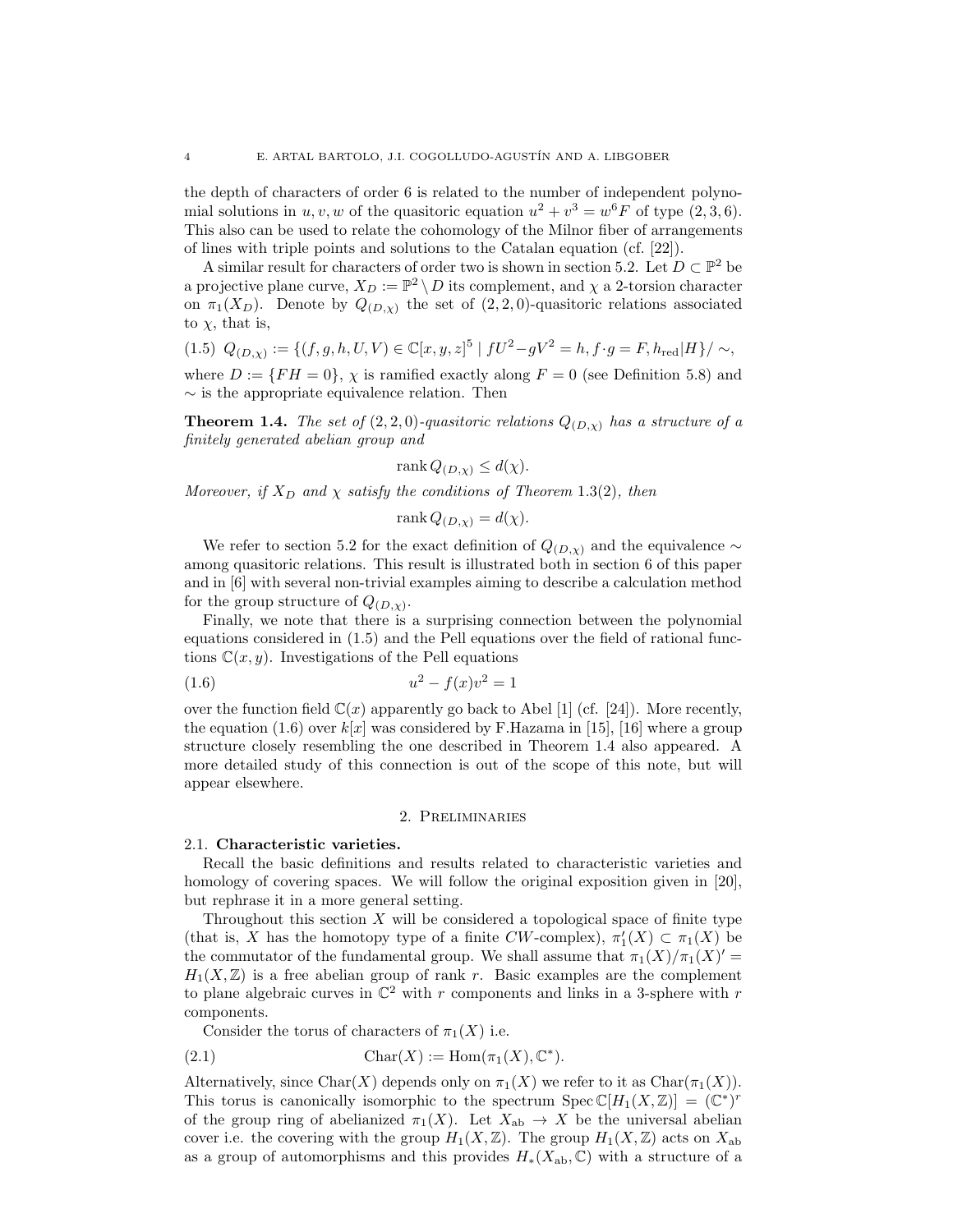$\mathbb{C}[H_1(X,\mathbb{Z})]$ -module. Recall that with each R-module M over a commutative ring R one associates the support which is the subvariety of  $Spec R$  consisting of the prime ideals **p** such that the localization  $M_{\mathfrak{p}}$  does not vanish.

**Definition 2.1.** The *characteristic variety*  $V_k(X)$  is the subvariety of the torus Char(X) = Spec  $\mathbb{C}[H_1(X,\mathbb{Z})]$  given as the support of the module  $\bigwedge^k(H_1(X_{ab},\mathbb{C}))$ (the exterior power of the homology module). Alternatively,  $V_k(X)$  can be given as the zero set of the k-th Fitting ideal of  $H_1(X_{ab}, \mathbb{C})$ , that is, the ideal generated by the  $(n-k)\times (n-k)$  minors of the matrix  $\Phi$  with coefficients in  $\mathbb{C}[\pi_1(X)]$  of the map  $\Phi$ :

$$
(2.2) \qquad \mathbb{C}[\pi_1(X)/\pi'_1(X)]^m \xrightarrow{\Phi} \mathbb{C}[\pi_1(X)/\pi'_1(X)]^n \longrightarrow H_1(X_{\text{ab}}, \mathbb{C}) \longrightarrow 0.
$$

We denote by  $\mathring{V}_k(X)$  the set of the characters in  $V_k(X)$  which do not belong to  $V_j(X)$  for  $j > k$ . If a character  $\chi$  belongs to  $\mathring{V}_k(X)$ , then k is called the *depth* of  $\chi$ and denoted by  $d(\chi)$ .<sup>3</sup>

The following expresses the homology of finite abelian covers in terms of the depth of characters of  $\pi_1$ . The argument follows closely the one given in [19] and [20], but we will present some details here since the statement of Theorem 2.2 is in a more general context than in the references above. See also [8, 17, 25].

**Theorem 2.2.** Let X be a finite CW-complex, let H be subgroup of  $\pi_1(X)$  of finite index containing the commutator  $\pi_1(X)'$  and let  $K := \pi_1(X)/H$ .

Let  $i_H : \text{Char}(K) \to \text{Char}(X)$  be the embedding of the character varieties induced by the surjection  $\pi_1(X) \to K$ . Let  $X_H$  be the covering of X corresponding to the subgroup H.

Then

(2.3) 
$$
b_1(X_H) = b_1(X) + \sum_{\xi \in \text{Char}(K) \setminus \{1\}} d(i_H(\xi)).
$$

Proof. Consider the five term exact sequence corresponding to the spectral sequence:

(2.4) 
$$
E_2^{p,q} = H_p(L, H_q(X_{ab}, \mathbb{C})) \Longrightarrow H_{p+q}(X_H, \mathbb{C})
$$

which is the spectral sequence for the free action of the group  $L := H/\pi'_1(X)$  on the universal abelian cover  $X_{ab}$ . It yields:

$$
(2.5) \t H_2(L,\mathbb{C}) \longrightarrow H_1(X_{\text{ab}})_L \longrightarrow H_1(X_H) \longrightarrow H_1(L,\mathbb{C}) \longrightarrow 0
$$

(subscript in second left term denotes covariants). Next, after taking the tensor product of sequence (2.2) with the group ring  $\mathbb{C}[H/\pi'_1(X)] = \mathbb{C}[L]$ , using for a  $\mathbb{C}[L]$ -module M the identification of the covariants  $M_{\mathbb{C}[L]}$  with  $M \otimes_{\mathbb{C}[L]} \mathbb{C}$  applied to the second term in 2.5 and finally using the isomorphism:

(2.6) 
$$
(\mathbb{C}[\pi_1(X)/\pi'_1(X)])^s \otimes_{\mathbb{C}[L]} \mathbb{C} = (\mathbb{C}[\pi_1(X)/\pi'_1(X)]/I_{\mathbb{C}[L]})^s = (\mathbb{C}[K])^s
$$

(here  $I_{\mathbb{C}[L]}$  is the augmentation ideal) one obtains:

(2.7) 
$$
\mathbb{C}[K]^m \longrightarrow \mathbb{C}[K]^n \longrightarrow H_1(X_{\text{ab}}, \mathbb{C})_L \longrightarrow 0
$$

Since Spec  $\mathbb{C}[K]$  has a canonical identification with  $\text{Char}(K)$  and the dimension of the cokernel of the left homomorphism in (2.7) is the sum of cokernels of localizations of (2.7) at the maximal ideal of  $\xi \in \text{Char}(K) \subset \text{Char}(X)$ , the dimension of cokernel in (2.7) is equal to  $\sum_{\xi \in \text{Char}(K)} d(i_H(\xi))$ . To conclude the proof

 $3c$ <sub>f</sub>. Theorem 2.3 for comparison of this definition and comments after  $(1.1)$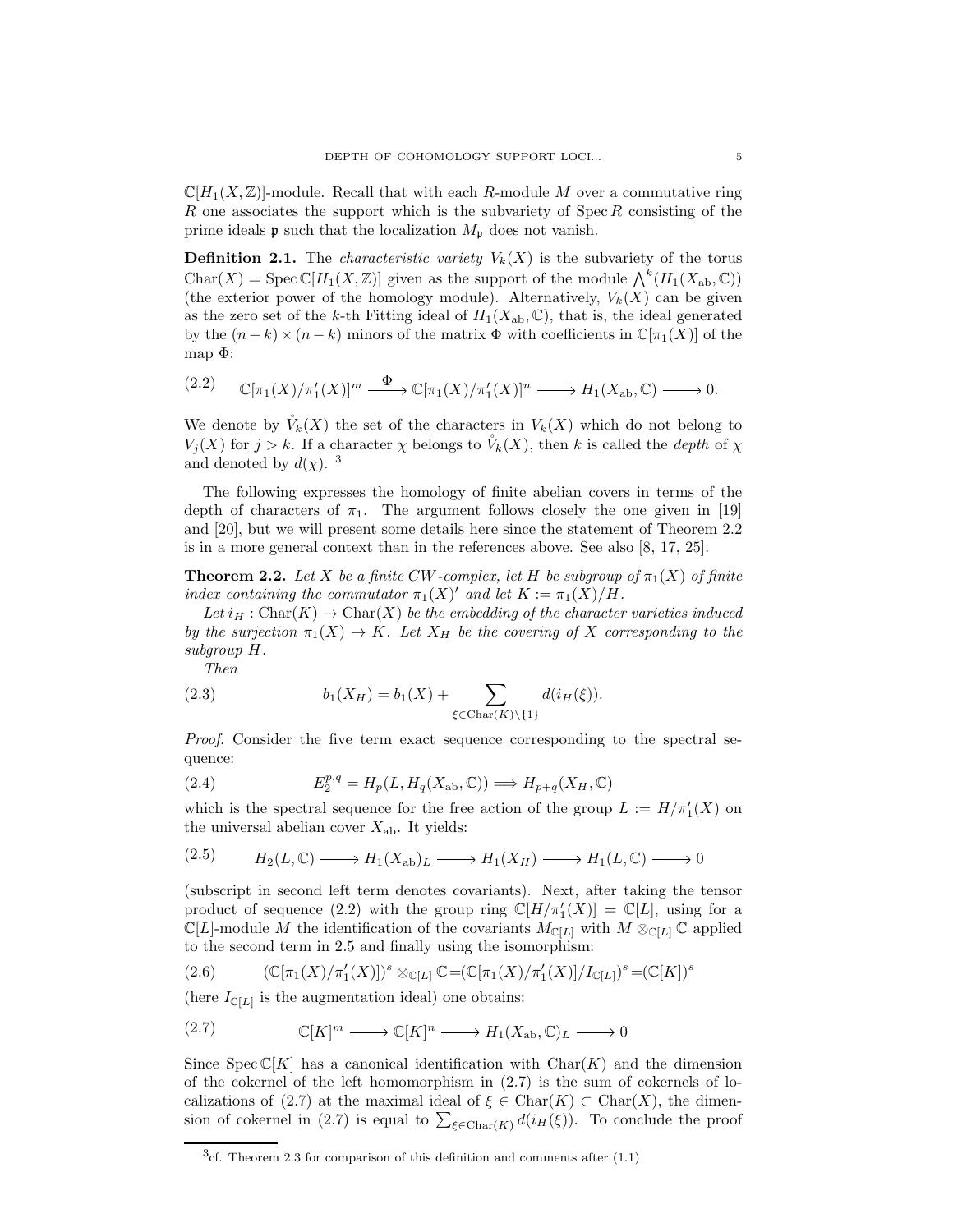we will show that contribution of the character  $\xi = 1$  in the last sum is equal to the dimension of the image of the left homomorphism in (2.5) and that the right term in (2.5) is equal to  $b_1(X)$ . Indeed, since  $b_1(X) = \text{rank } \pi_1(X)/\pi'_1(X)$ ,  $\dim H_1(L,\mathbb{C}) = \text{rank } L$  and the group K is finite the second claim follows. The first one follows from consideration of the commutative square obtained by taking morphism of the sequence  $(2.5)$  into similar five term sequence replacing  $H$  by  $\pi_1(X)$ :

(2.8)  
\n
$$
H_2(L, \mathbb{C}) \longrightarrow H_1(X_{\text{ab}})_L
$$
\n
$$
\downarrow \qquad \qquad \downarrow
$$
\n
$$
H_2(\pi_1(X)/\pi_1'(X), \mathbb{C}) \longrightarrow H_1(X_{\text{ab}})_{\pi_1(X)/\pi_1'(X)}.
$$

The left vertical arrow is isomorphism (again since  $K$  is finite) and the right vertical arrow is surjection which is the isomorphism over the contribution of the trivial character in  $H_2(L, \mathbb{C})$ . Hence the identity (2.3) is verified.

Definition 2.1 allows algorithmic calculation of the characteristic varieties (using Fox calculus) provided a presentation of the fundamental group is known. See for example [6, 29] for explicit cases of such calculations.

On the other hand one has the following interpretation using local systems ([17,  $20$ ). Recall that a (rank n) local system is a (*n*-dimensional) linear representation of the fundamental group  $\pi_1(X)$ . For treatment of the local systems and their cohomology we shall refer to [11].

A topological definition of the cohomology of rank one local systems can be given as follows. If X is a finite CW-complex,  $\chi$  is a character of  $\pi_1(X)$  and  $X_{ab}$  is the universal abelian cover, then one can define the twisted cohomology  $H^k(X, \chi)$  as the cohomology of the complex:

(2.9) 
$$
\cdots \longrightarrow C^k(X_{\mathrm{ab}}) \otimes_{\mathbb{C}[H_1(X,\mathbb{Z})]} \mathbb{C}_{\chi} \stackrel{\partial^k \otimes 1}{\longrightarrow} \cdots
$$

where  $C^{k}(X_{ab})$  is the C-vector space of *i*-cochains of  $X_{ab}$  considered as a module over the group ring of  $H_1(X,\mathbb{Z})$  and the  $\mathbb{C}_{\chi}$  is the one dimensional  $\mathbb{C}$ -vector space with the  $\mathbb{C}[H_1(X,\mathbb{Z})]$ -module structure given by the character  $\chi$ . If X is a smooth manifold,  $H^*(X, \chi)$  has a de Rham description (cf. [11]). The homology of a local system can be described using the dual chain complex. We have the following:

**Theorem 2.3.** If  $\chi \neq 1$ , then

$$
d(\chi) = \dim H^1(X, \chi).
$$

The connection with the cohomology of local systems allows one to apply general techniques on cohomology with twisted coefficients, which yield the following results on the structure of characteristic varieties:

**Theorem 2.4** ([3]). Each  $V_k(X)$  is a finite union of cosets of subgroups of Char(X). Moreover, for each component V of  $V_k(X)$  having a positive dimension there is a map  $f: X \to C$  where C is a quasi-projective curve such that V is a coset of the subgroup  $f^*H^1(C,\mathbb{C}^*)\subset \text{Char}(X)$ .

**Theorem 2.5** ([7]). Let V be an irreducible component of  $V_k(X)$ . Then one of the two following statements holds:

- (1) There exists an orbicurve C, a surjective orbifold morphism  $f: X \to \mathcal{C}$  and an irreducible component W of  $V_k^{\text{orb}}(\mathcal{C})$  such that  $V = f^*(W)$ .
- (2) V is an isolated torsion point not of type  $(1)$ .

Recall the definition of  $V_k^{\text{orb}}$  after Lemma 1.1 and see section 4.1 for more details on  $V_k^{\text{orb}}(\mathcal{C})$  for orbicurves.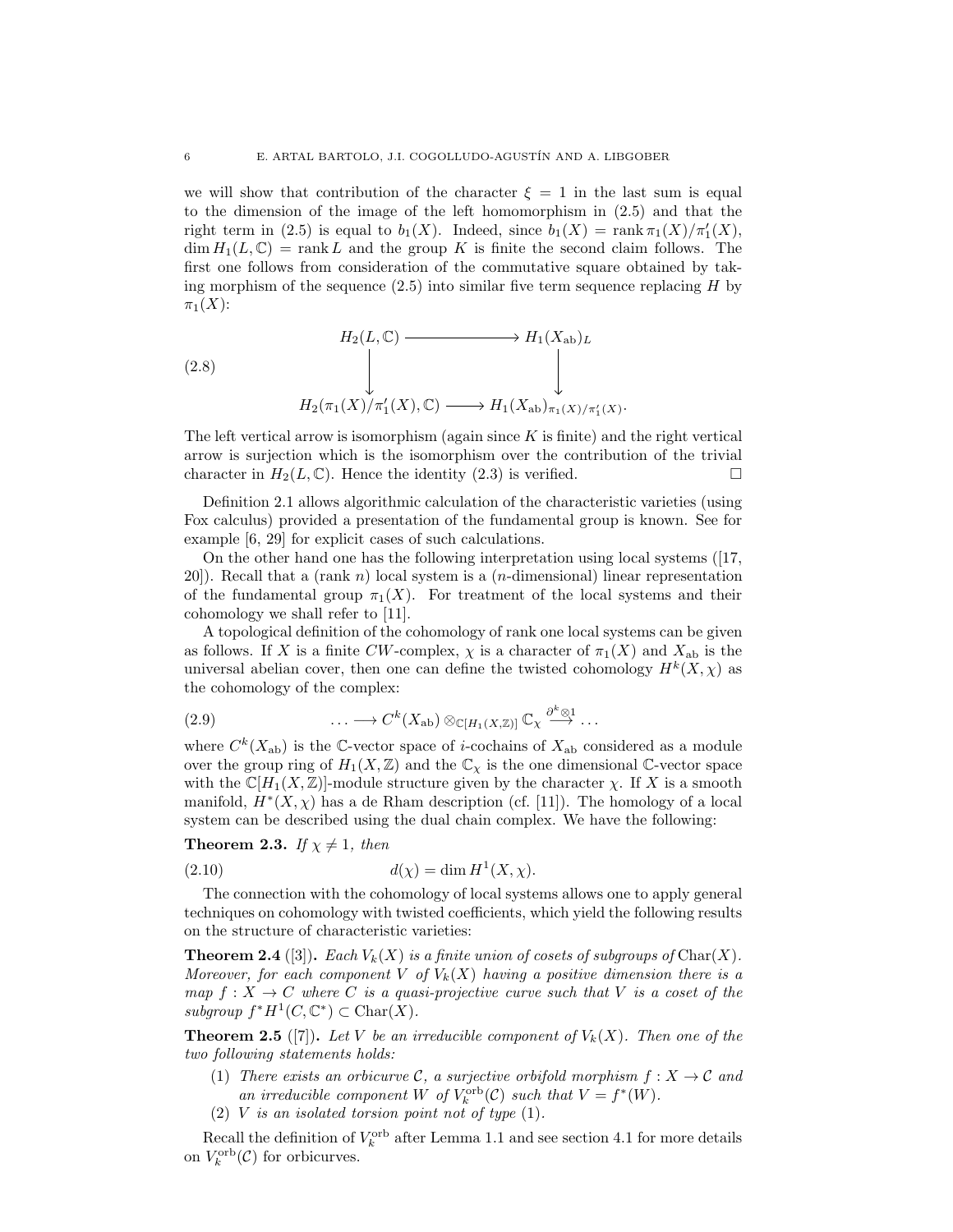## 2.2. Alexander polynomial associated with a character.

A specialization of the characteristic variety of a topological space  $X$  of finite type to a special character of its fundamental group  $G := \pi_1(X)$  can be defined and it is a natural generalization of the Alexander polynomial to this context. For the sake of simplicity, as at the beginning of section 2.1, we shall assume that an identification  $G/G' \cong \mathbb{Z}^r$  was made.

Let X be a finite CW-complex and  $\chi \in \text{Char}(G)=(\mathbb{C}^*)^{r-4}$  a torsion character, that is  $\chi := (\xi_d^{\varepsilon_1}, \ldots, \xi_d^{\varepsilon_r})$ , where  $\xi_d$  is a primitive d-th root of unity,  $0 \le \varepsilon_i < d$ , and d is the order of  $\chi$ . Note that  $\chi$  determines naturally an epimorphism  $\varepsilon$ :  $G/G' = \mathbb{Z}^r \to \mathbb{Z}$  defined as  $\varepsilon(e_i) := \varepsilon_i$ . Let  $K_{\varepsilon} = \ker \varepsilon$ , and  $K'_{\varepsilon} = [K_{\varepsilon}, K_{\varepsilon}]$  be the commutator of  $K_{\varepsilon}$ . By the Hurewicz Theorem  $M_{\chi} := K_{\varepsilon}/K'_{\varepsilon}$  can be identified with the homology of the infinite cyclic cover of X corresponding to  $\varepsilon$  and hence it can be viewed as a module over the group ring  $\Lambda := \mathbb{Q}[t^{\pm 1}]$ , where t is a generator of the Galois group of covering transformations.

**Definition 2.6.** Let X and  $\chi$  be as above, then the Alexander polynomial of X associated with  $\chi$  is a generator of the order of the module  $M_{\chi}$  and will be denoted by  $\Delta_{X,\chi}(t)$ .

The following is a direct consequence of the definition and Theorem 2.3.

**Proposition 2.7.** Under the above conditions, if  $\chi \neq 1$ , then  $d(\chi)$  is the multiplicity of the factor  $\phi_d(t)$  in  $\Delta_{X,x}(t)$ , where  $\phi_d(t)$  is the cyclotomic polynomial of order d.

*Proof.* Using the same arguments as in [5, Theorem 2.26], the polynomial  $\Delta_{X,\chi}$  is the order of the torsion of

$$
(G'/G''\otimes\mathbb{Q})\otimes_{\Lambda}\Lambda/(t_1-t^{\varepsilon(\gamma_1)},\ldots,t_r-t^{\varepsilon(\gamma_r)}),
$$

therefore  $d(\chi)$  is the multiplicity of  $\xi_d$  as a root of  $\Delta_{X,\chi}$ . Since  $\Delta_{X,\chi} \in \mathbb{Q}[t]$ , the result follows result follows.

## 2.3. Weight of a character.

Now let us assume that X is a smooth quasi-projective variety and let  $\chi \in$ Char(X) be a character of finite order. Let  $X_{\chi}$  be the covering space corresponding to ker  $\chi \subset \pi_1(X)$ . Then  $H^1(X_\chi)$  supports a mixed Hodge structure with weights 1, 2 (cf. [12]). The cyclic group  $\text{Im}(\chi)$  acts (freely) on  $X_{\chi}$  preserving both the Hodge and weight filtration.

**Definition 2.8.** An integer w is called a weight of a character  $\chi$  if the  $\chi$ -eigenspace of a generator g of  $\text{Im}(\chi)$  acting on  $\text{Gr}_{w}^{W} H^{1}(X_{\chi})$  has a positive dimension. Similarly, p is called a Hodge filtration of  $\chi$  if the  $\chi$ -eigenspace of automorphism of  $\mathrm{Gr}_F^p H^1(X_\chi)$  induced by g has a positive dimension.

The following gives an expression for the weight of a character in terms of finite coverings with arbitrary Galois groups.

**Proposition 2.9.** Let  $X_G \to X$  be an abelian cover of X with a finite covering group G. Let  $\chi \in \text{Char}(G)$ . Then

(2.11) 
$$
\dim(W_w H^1(X_G))_{\chi} = \dim W_w H^1(X_{\chi}).
$$

In particular G has non-zero  $\chi$ -eigenspace on  $W_w H^1(X_G)$  iff  $\chi$  has weight w.

*Proof.* The argument is similar to the one in the proof of Theorem 2.2.  $\Box$ 

Remark 2.10. Note that characters might have either no weights or more than one weight. In this paper we will be most interested in characters with only one weight, namely weight 2.

<sup>&</sup>lt;sup>4</sup>this identification depends in a choice of generators of  $H_1(X,\mathbb{Z})$ .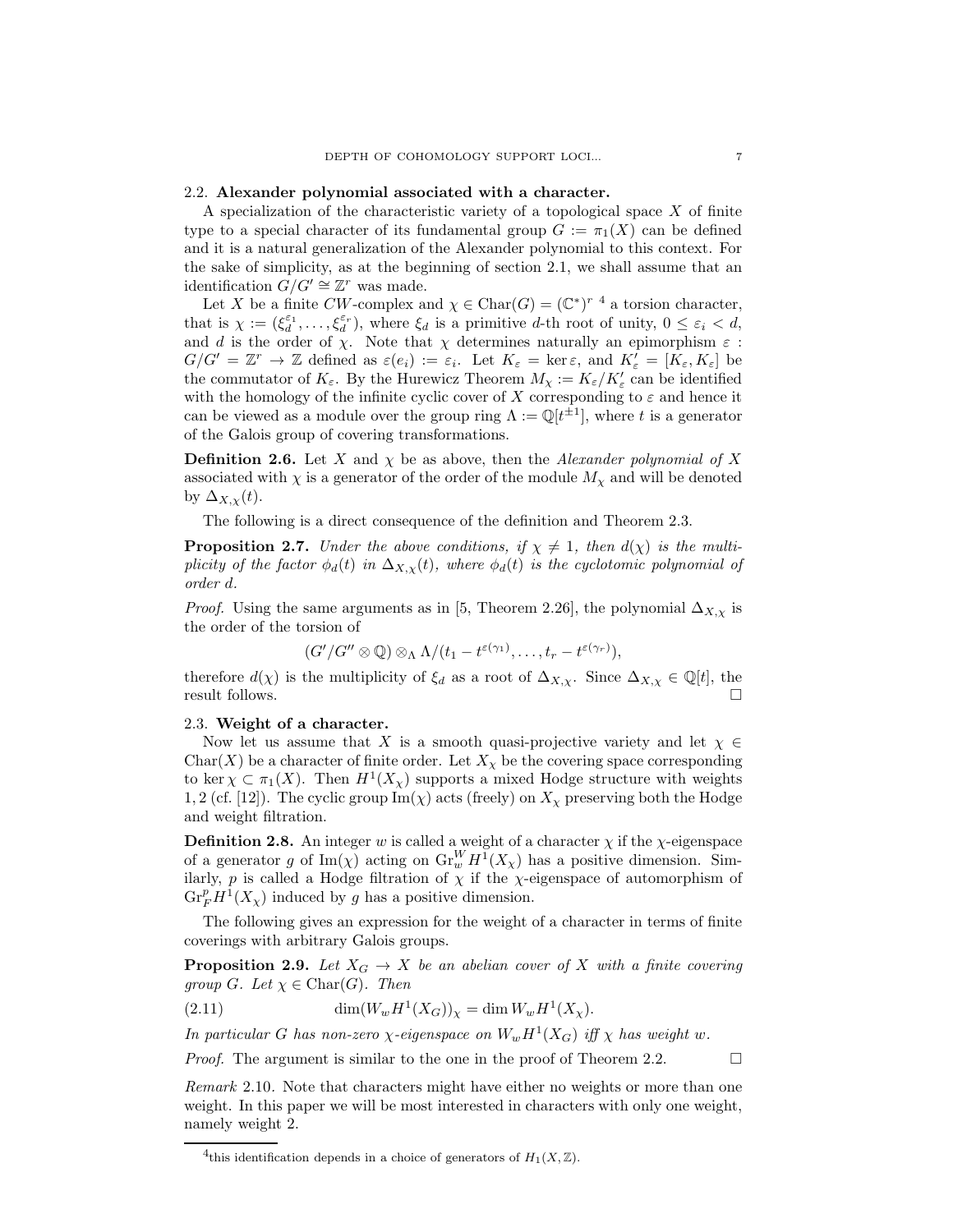# 2.4. Essential, non-essential and essential coordinate components.

The constructions described in the previous section can be applied to the case when  $X = \mathbb{P}^2 \setminus \bigcup_{i=0}^r D_i$ , where  $D_i$  are irreducible curves. In this case  $H_1(X, \mathbb{Z}) =$  $\mathbb{Z}^{r+1}/(d_1, ..., d_r)$ , where  $d_i = \deg D_i$ . If the degree of one of its components, say  $D_0$ , is equal to one, i.e. we have the complement to a plane curve in  $\mathbb{C}^2$ , then  $H_1(X,\mathbb{Z})$  is a free abelian group of rank r. Let  $D = \bigcup D_i$  denote the (reducible) curve in  $\mathbb{C}^2$  formed by irreducible components  $D_i$ . One has a preferred surjection  $\pi_1(\mathbb{C}^2 \setminus D) \to \mathbb{Z}^r$  given by the linking numbers of a loop representing the element of  $\pi_1$  with the component  $D_i$ :

$$
\gamma \mapsto (\ldots, \mathrm{lk}(\gamma, D_i), \ldots \ldots).
$$

This also yields the identification  $Char(\mathbb{C}^2 \setminus D) = (\mathbb{C}^*)^r$ .

Let D' be a reducible subcurve of D in  $\mathbb{C}^2$ , that is  $D' \subset D$ . Then (cf. [20]) one has a surjection  $\pi_1(\mathbb{C}^2 \setminus D) \to \pi_1(\mathbb{C}^2 \setminus D') \to 1$  and hence an embedding

(2.12) 
$$
i_{D'} : \text{Char}(\mathbb{C}^2 \setminus D') \to \text{Char}(\mathbb{C}^2 \setminus D).
$$

The image of  $i_{D'}$  is formed by the factors of  $(\mathbb{C}^*)^r$  corresponding to the components of D'. Moreover it was shown in [20] that if  $\chi \in V_k(\mathbb{C}^2 \setminus D')$  then  $i_{D'}(\chi) \in V_j$ with  $j > k$ .

**Definition 2.11** ([20]). The components of the characteristic variety  $V_k(D)$  obtained as the image of a component of  $V_k(D')$  are called *non-essential*. A component of  $V_k$  is called *coordinate* if it belongs to  $i_{D'}(\text{Char}(\mathbb{C}^2 \setminus D'))$  for some  $D' \subsetneq D$ .

Given a surjection  $\pi_1(\mathbb{C}^2 \setminus \bigcup C_k) \to G := \mathbb{Z}_{a_1} \oplus \cdots \oplus \mathbb{Z}_{a_m}$  (for  $m \leq r$ ), one can construct the unbranched covering space  $X_{a_1,...a_m}$  corresponding to the kernel of the above surjection of the fundamental group. Moreover, there is a compactification of this unbranched cover and its morphism to  $\mathbb{P}^2$  extending the covering map. Though this compactification (branched cover) is non-unique, its birational class is well defined. In particular the first Betti number of this branched cover is well defined. A compactification  $\bar{X}_{a_1,...a_m}$  can be selected so that it supports a G-action extending the action of G on  $X_{a_1,...a_m}$ . A calculation of  $H_1(\bar{X}_{a_1,...a_m}, \mathbb{C})$  as a Gmodule is given by the following:

**Theorem 2.12** ([25]). For each character  $\chi$  of  $G = \mathbb{Z}_{a_1} \oplus ... \oplus \mathbb{Z}_{a_m}$  let

(2.13) 
$$
W_{\chi} := \{ v \in H_1(\bar{X}_{a_1,...a_m}, \mathbb{C}) \mid g \cdot v = \chi(g)v \text{ for any } g \in G \}
$$

be the eigenspace of G-action corresponding to the character  $\chi$ . Let  $D_{\chi}$  be the union of components of D over which the character  $\chi$  is unramified <sup>5</sup>. Then dim  $W_{\chi}$  is equal to the depth of  $\chi$  considered as the character of  $\pi_1(\mathbb{C}^2 \setminus D_{\chi})$ .

This theorem was used in [20] to describe essential components of  $\pi_1(\mathbb{C}^2 \setminus D)$  in terms of combinatorics of singularities of  $D$  and the superabundances of the linear systems of curves given by the local type of singularities, their position on  $\mathbb{P}^2$  and the degree of D.

3. Albanese varieties of smooth quasi-projective varieties.

Recall (cf.  $[27]$ ) that given a projective variety X there is a canonically associated abelian variety  $\text{Alb}(X)$  and the map  $X \to \text{Alb}(X)$  (unique up to a choice of the image of point in  $X$ ) is universal with respect to the maps into abelian varieties, i.e. given an abelian variety A and a morphism  $X \to A$  there is a unique (up to ambiguity as above) factorization  $X \to Alb(X) \to A$ .

 $5a$  character  $\chi \in H^1(\mathbb{C}^2 \setminus D)$  is unramified along a component  $D_i \subset D$  if for the boundary  $\gamma_i \in H_1(\mathbb{C}^2 \setminus D)$  of a small disk transversal to  $D_i$  one has  $\chi(\gamma_i) = 1$ . The characters of  $\pi_1(\mathbb{C}^2 \setminus D)$ unramified along  $D_i$  can be identified with the characters of  $\pi_1((\mathbb{C}^2 \setminus D) \cup D_i)$ .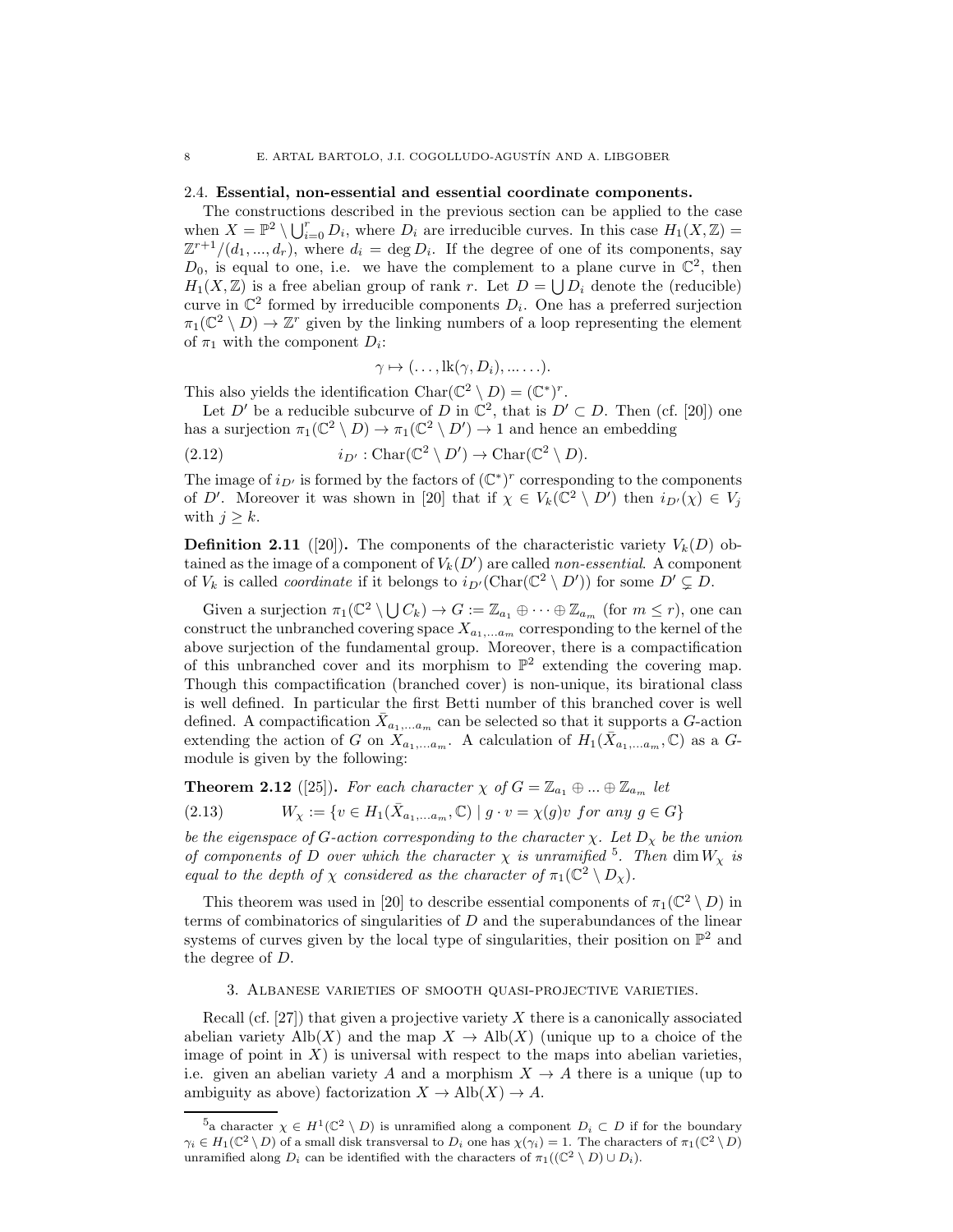This construction can be extended to the quasi-projective case so that the Albanese variety is a semiabelian variety which is universal with respect to the morphisms into algebraic groups. For example one can use Deligne's construction of 1-motif associated to the mixed Hodge structure on cohomology  $H<sup>1</sup>(X)$  of smooth quasi-projective variety (cf. [11]). More precisely one has the following:

**Theorem 3.1.** Let X be a quasi-projective variety which is a complement to a divisor with normal crossings in a smooth projective variety  $\overline{X}$ .

(1) Then one has exact sequence:

(3.1) 
$$
0 \to \mathcal{A} \to \text{Alb}(X) \to \text{Alb}(\bar{X}) \to 0
$$

where A is an affine abelian algebraic group isomorphic to a product of  $\mathbb{G}_m$ . Alb(X) depends on X functorially i.e. a morphism  $X_1 \rightarrow X_2$  induces the homomorphism  $\text{Alb}(X_1) \rightarrow \text{Alb}(X_2)$ .

(2) If  $\Gamma$  is a finite group of biholomorphic automorphisms then the sequence  $(3.1)$  is compatible with the action of  $\Gamma$ .

An explicit construction can be given as follows (cf. also [18]). Let  $\bar{X}$ , as above, be a smooth compactification of X such that  $\bar{X} \setminus X = D = \bigcup D_i$  is a union of smooth divisors having normal crossings. Then:

(3.2) 
$$
\text{Alb}(X) = H^0(\bar{X}, \Omega^1_{\bar{X}}(\log D))^* / H_1(X, \mathbb{Z}),
$$

where the embedding of  $H_1(X,\mathbb{Z})$  as a lattice is given by  $\gamma(\omega) := \int_{\gamma}(\omega)$ . The Albanese map is given by

$$
(3.3)\t\t\t P \mapsto \int_{P_0}^P \omega
$$

(here  $P_0$  is a fixed point on X). The integral (3.3) depends (modulo periods of  $\omega$ ) only on the end points of the path since a holomorphic logarithmic form is closed (cf. [11]). One has the commutative diagram: (3.4)

$$
\begin{array}{ccc}\n0 \longrightarrow \ker \left(\bigoplus_{i} H^{0}(\mathcal{O}_{D_{i}}) \rightarrow H^{1}(\Omega_{\bar{X}}^{1})\right)^{*} & \longrightarrow H^{0}(\Omega_{\bar{X}}^{1}(\log D))^{*} \rightarrow H^{0}(\Omega_{\bar{X}}^{1})^{*} \rightarrow 0 \\
\updownarrow & \updownarrow & \updownarrow & \updownarrow & \updownarrow \\
0 \longrightarrow \operatorname{coker} \left(H_{2}(\bar{X}, \mathbb{Z}) \rightarrow \bigoplus_{i} H_{0}(D_{i}, \mathbb{Z})\right) & \longrightarrow H_{1}(X, \mathbb{Z}) & \longrightarrow H_{1}(\bar{X}, \mathbb{Z}) \rightarrow 0\n\end{array}
$$

In this diagram the upper row is dual to the exact cohomology sequence corresponding to the sequence of sheaves given by the residue map (cf.  $[11, (3.1.5.2)]$ ; below  $j: D_i \to \overline{X}$ :

(3.5) 
$$
0 \to \Omega^1_{\bar{X}} \to \Omega^1_{\bar{X}}(\log D) \stackrel{\bigoplus_i \text{Res}_{D_i}}{\longrightarrow} \bigoplus_i j_* \mathcal{O}_{D_i} \to 0.
$$

The lower row is the exact sequence of the pair  $(\bar{X}, X)$  in which we used the identification:

(3.6) 
$$
H_2(\bar{X}, X, \mathbb{Z}) = H^{2 \dim D}(D, \mathbb{Z}) = \bigoplus_i H^{2 \dim D}(D_i, \mathbb{Z}) = \bigoplus_i H_0(D_i, \mathbb{Z}).
$$

One verifies that all vertical arrows are injective and the image of each provides the lattice in the corresponding complex vector space in the upper row. The rank of the lattice which is the image of the right (resp. left) vertical row is equal to the real (resp. complex) dimension of the target<sup>6</sup>. In the case of the left arrow, one

<sup>&</sup>lt;sup>6</sup>Note that the fact that one uses the *real* dimension of  $H^0(\Omega^1_{\bar{X}})$  is that rank  $H_1(X,\mathbb{Z}) =$  $\dim_{\mathbb{C}} H^1(\mathcal{O}_{\bar{X}}) + \dim H^0(\Omega^1_{\bar{X}}(\log D))$  which follows from the degeneration of the Hodge-deRham spectral sequence in the  $E_1$ -term.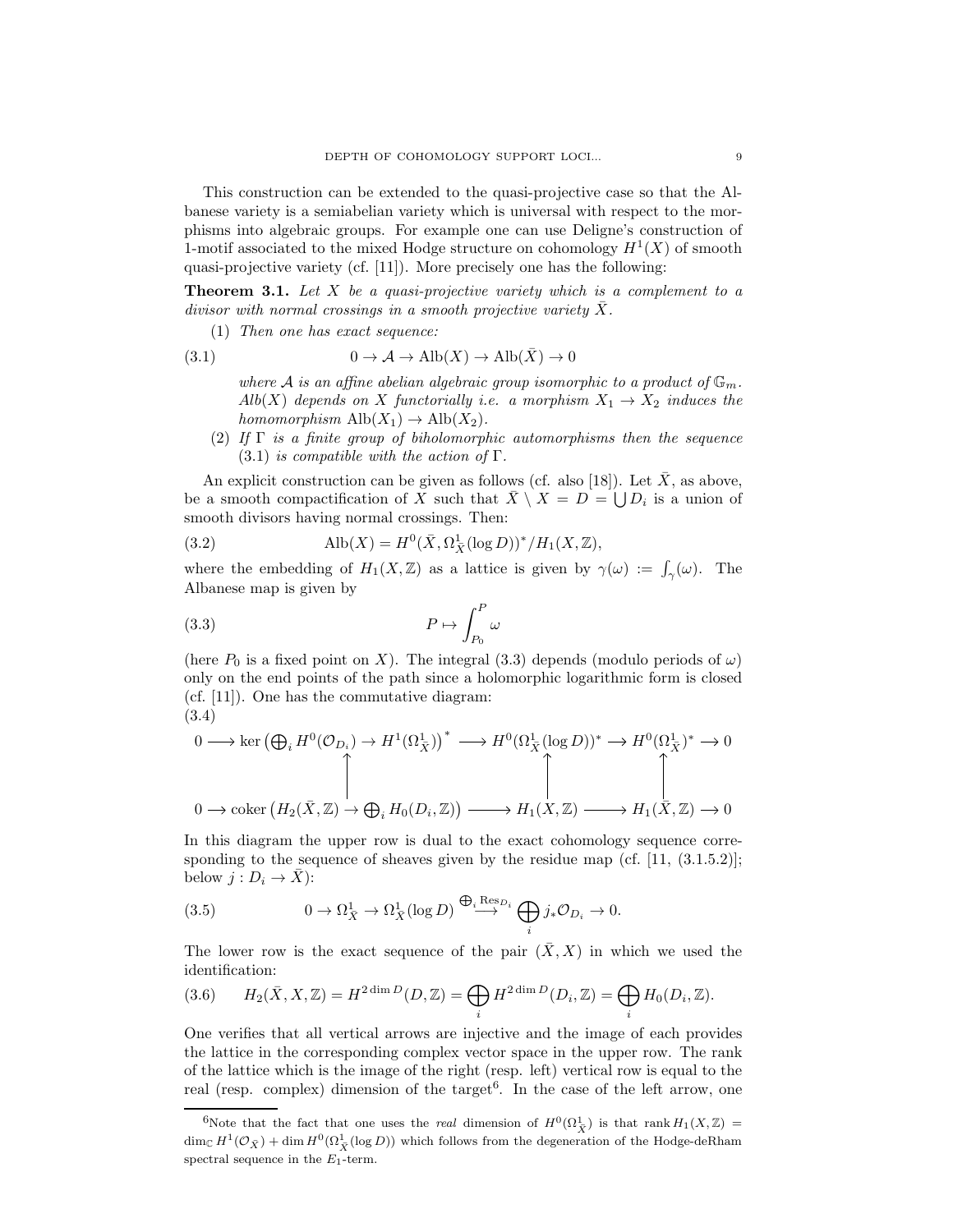uses that the dual map to  $H_2(\bar{X}, \mathbb{C}) \to \bigoplus_i H_0(D_i, \mathbb{C})$  factors as

$$
\bigoplus_i H^0(D_i,\mathbb{C}) \to H^{1,1}(\bar{X}) \to H^2(\bar{X},\mathbb{C}).
$$

Hence the quotient of the right (resp. left) injection is a complex torus (resp. affine algebraic group isomorphic to a product of several copies of  $\mathbb{C}^*$ ). This complex torus is isomorphic to the Albanese variety of  $\overline{X}$  by the classical construction. The remaining assertions of the Theorem 3.1 follow from the description of the Albanese map given by (3.3).

Finally note that Theorem 3.1 implies the following:

**Corollary 3.2.** Let  $\phi$  be an involution of X,  $\phi_*$  be the corresponding automorphism of Alb(X). Let  $\text{Alb}(X)^{-} = \{v \in \text{Alb}(X) \mid i\phi_*(v) = -v\}$  and  $\text{Alb}(X)^{+} = \{v \in$  $\text{Alb}(X) | i\phi_*(v) = v$ . Then one has an isogeny:

(3.7) 
$$
\text{Alb}(X) = \text{Alb}(X)^{-} \oplus \text{Alb}(X)^{+}
$$

# 4. Orbifold pencils and characters of fundamental groups of quasi-projective manifolds

#### 4.1. Orbicurves.

**Definition 4.1.** An *orbicurve* is a complex orbifold of dimension equal to one  $^7$ . An orbicurve  $\mathcal C$  is called a *global quotient* if there exists a finite group  $G$  and a manifold C such that C is the quotient of C by G with standard orbifold structure.

A marking on an orbicurve C (resp. a quasi-projective variety  $\mathcal{X}$ ) is a character of its orbifold fundamental group  $8$  (resp. its fundamental group) that is, an element of Char<sup>orb</sup> $(C) := \text{Hom}(\pi_1^{\text{orb}}(C), \mathbb{C}^*)$  (resp. Char $(X)$ ) (warning: this terminology is different from the one used in [2]).

A marked orbicurve is a pair  $(C, \rho)$ , where C is an orbicurve and  $\rho$  is a marking on C. More generally, one defines a marked quasi-projective manifold as a pair  $(X, \chi)$ consisting of a quasi-projective manifold  $X$  and a character of its fundamental group. From now on, all characters used as marking below will be assumed to have a finite order.

A marked *global quotient* is a marked orbicurve  $(C, \rho)$  such that if  $C \setminus R \to C \setminus R$ is the unbranched cover corresponding to the global quotient  $C \to \mathcal{C}$ , with R being the set of fixed points of non-identity elements of the covering group and  $\mathcal{R}$  being its image (or equivalently the set of orbifold points), then one has

(4.1) 
$$
\pi_1(C \setminus R) = \ker(\pi_1(C \setminus R) \to \pi_1^{\text{orb}}(C) \stackrel{\rho}{\to} \mathbb{C}^*)
$$

In other words, the above cover  $C \setminus R \to C \setminus R$  is the cover of the minimal degree over which  $\rho$  becomes trivial.

Remark 4.2. The above existence condition for a marking on a global quotient implies that the quotient map over the regular part of the orbifold is a *cyclic* cover. More precisely, the covering group of the cover of the regular part of the orbifold via  $\rho$  can be identified with Im( $\rho$ )  $\subset \mathbb{C}^*$  i.e.  $\rho$  can be viewed as a character of the covering group. If  $d$  is the order of this covering group then the number of possible markings is equal to the value of the Euler function  $\phi(d)$ .

<sup>&</sup>lt;sup>7</sup>i.e. a smooth complex curve with a collection  $R$  of points (called the orbifold points) with a multiplicity assigned to each point in R. The complement to R is called the regular part of the orbifold.

<sup>&</sup>lt;sup>8</sup>Recall (cf. [2]) that the orbifold fundamental group  $\pi_1^{\text{orb}}(\mathcal{C})$  of an orbifold  $\mathcal C$  is defined as the quotient  $\pi_1(\mathcal{C}\setminus\mathcal{R})$  by the normal closure of the elements  $\gamma_{p_i}^{m(p_i)}$  where  $m(p_i)$  is the multiplicity of an orbifold point  $p_i$  and  $\gamma_i$  is a meridian of  $p_i$ .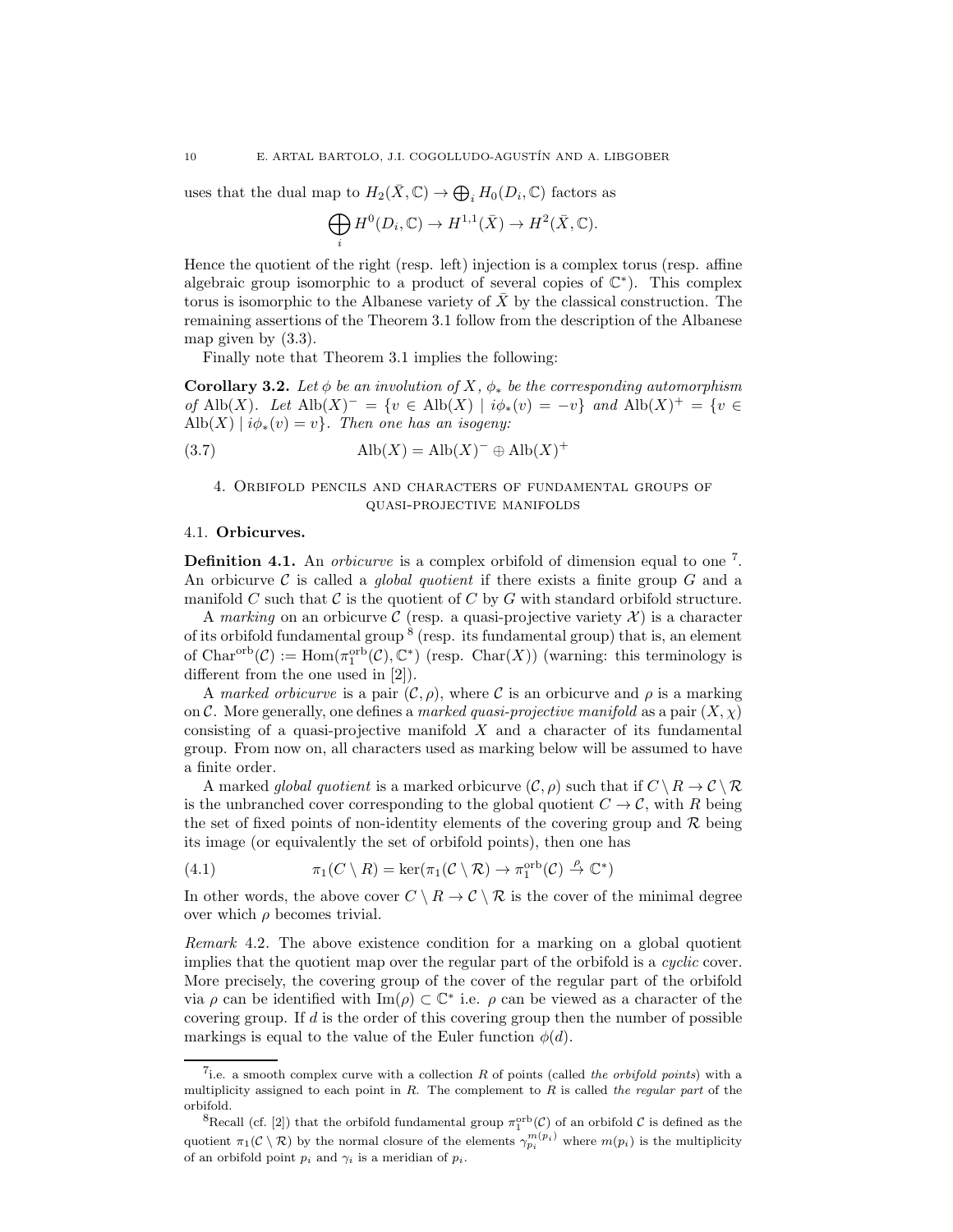**Definition 4.3.** Let C be a global orbifold quotient and  $\rho$  a marking. Let R be the set of orbifold points and  $C \setminus R \to C \setminus R$  be the quotient map with the covering group  $G$ . The integer

(4.2) 
$$
d(\rho) = \dim \{ v \in H^1(C \setminus R, \mathbb{C}) \mid g \cdot v = \rho(g)v, \ g \in G \}
$$

is called the *depth* of a character  $\rho$  of the orbicurve  $\mathcal{C}$ .

**Example 4.4.** Let  $\mathbb{C}_{n,n}$  be the orbifold supported on  $\mathbb{C}$  with two orbifold points of multiplicity n. We shall identify  $\mathbb{C}$  with  $\mathbb{P}^1 \setminus \{[1:1]\}$  so that the orbifold points correspond to  $[0:1], [1:0]$ . This is the global quotient of a smooth curve C by the cyclic group  $\mathbb{Z}/n$  where C is the complement in  $\mathbb{P}^1$  to the set  $S := \{[\xi_n^i : 1] \mid \xi_n^i \leq 1\}$  $i = 0, 1, \ldots, n-1$  of n points (here  $\xi_n$  is a primitive root of unity of degree n) and the global quotient map is the restriction on the complement to  $S$  of the map  $\mathbb{P}^1 \to \mathbb{P}^1$  given by  $z \mapsto z^n$ . We have  $\pi_1^{\text{orb}}(\mathbb{C}_{n,n}) = \mathbb{Z}/n * \mathbb{Z}/n$ . Such free product decomposition implies that  $V_1^{\text{orb}}(\mathbb{C}_{n,n}) = \mu_n \times \mu_n$ , where  $\mu_n$  is the multiplicative cyclic group of order *n*. Consider a character  $\rho \in V_1^{\text{orb}}(\mathbb{C}_{n,n})$  taking values  $\zeta, \zeta^{-1}$ on respective generators of this direct sum where  $\zeta$  is a primitive root of unity. It follows that if  $\pi_1(\mathbb{P}^1\setminus\{[1:0], [1:1], [0:1]\}) \to \pi_1^{\text{orb}}(\mathbb{C}_{n,n})$  is the canonical surjection (in the above identification of  $\mathbb C$  and  $\mathbb P^1$  so that the point at infinity corresponds to [1 : 1]), then the pullback of  $\rho$  takes values  $\zeta$ , 1,  $\zeta^{-1}$  on generators corresponding to  $[1:0], [1:1], [0:1]$ . In particular the covering space corresponding to such  $\rho$  is  $\mathbb{P}^1 \setminus S$  and the dimension of the  $\rho$ -eigenspace is equal to one.

## 4.2. Orbifold pencils.

**Definition 4.5.** Let  $\mathcal{X}$  be a quasi-projective manifold and  $\mathcal{C}$  be an orbicurve. A holomorphic map  $\phi$  between X and the underlying C complex curve is called an *orbifold pencil* if the index of each orbifold point  $p$  divides the multiplicity of each connected component of the fiber  $\phi^*(p)$  over p.

Remark 4.6. Note that this definition implies that if  $\Gamma_i$  is the boundary of a small disk normal to  $\phi^{-1}(p_i)$  at its smooth point then  $\phi(\Gamma_i)$  belongs to the subgroup of  $\pi_1(\mathcal{C} \setminus p_i)$  generated by  $\gamma_i^{m(p_i)}$ . In particular an orbifold pencil induces the map  $\pi_1(\mathcal{X}) \to \pi_1^{\text{orb}}(\mathcal{C}).$ 

**Definition 4.7.** Let  $\mathcal{X}$  be a quasi-projective variety, C be a quasi-projective curve and  $C$  be an orbicurve which is a global quotient of  $C$ . A global quotient orbifold pencil is an orbifold pencil  $\phi : \mathcal{X} \to \mathcal{C}$  such that there exists a morphism  $\Phi : X_G \to$  $C$ , where  $X_G$  is a quasi-projective manifold endowed with an action of the group G which makes the diagram:

(4.3) 
$$
X_G \xrightarrow{\Phi} C
$$

$$
\downarrow \qquad \downarrow \qquad \downarrow
$$

$$
\mathcal{X} \xrightarrow{\phi} \mathcal{C}
$$

commutative, for which the vertical arrows are the quotients by the action of G.

If, in addition,  $(X, \chi)$  and  $(C, \rho)$  are marked, then the global quotient orbifold pencil  $\phi : \mathcal{X} \to \mathcal{C}$  is marked if  $\chi = \phi^*(\rho)$  where  $\phi^* : \text{Char}^{\text{orb}}(\mathcal{C}) \to \text{Char}(\mathcal{X})$  is the homomorphism dual to the surjection  $\phi_* : \pi_1(\mathcal{X}) \to \pi_1^{\text{orb}}(\mathcal{C})$  corresponding to the orbifold map  $\phi$ . We will refer to the map of pairs  $\phi : (\mathcal{X}, \chi) \to (\mathcal{C}, \rho)$  as a marked global quotient orbifold pencil in  $(\mathcal{X}, \chi)$  of target  $(\mathcal{C}, \rho)$ .

Remark 4.8. Consider R the collection of non-manifold points in C and  $F = \phi^{-1}(R)$ the collection of multiple fibers corresponding to  $\phi$ . The orbifold relation  $\chi = \phi^*(\rho)$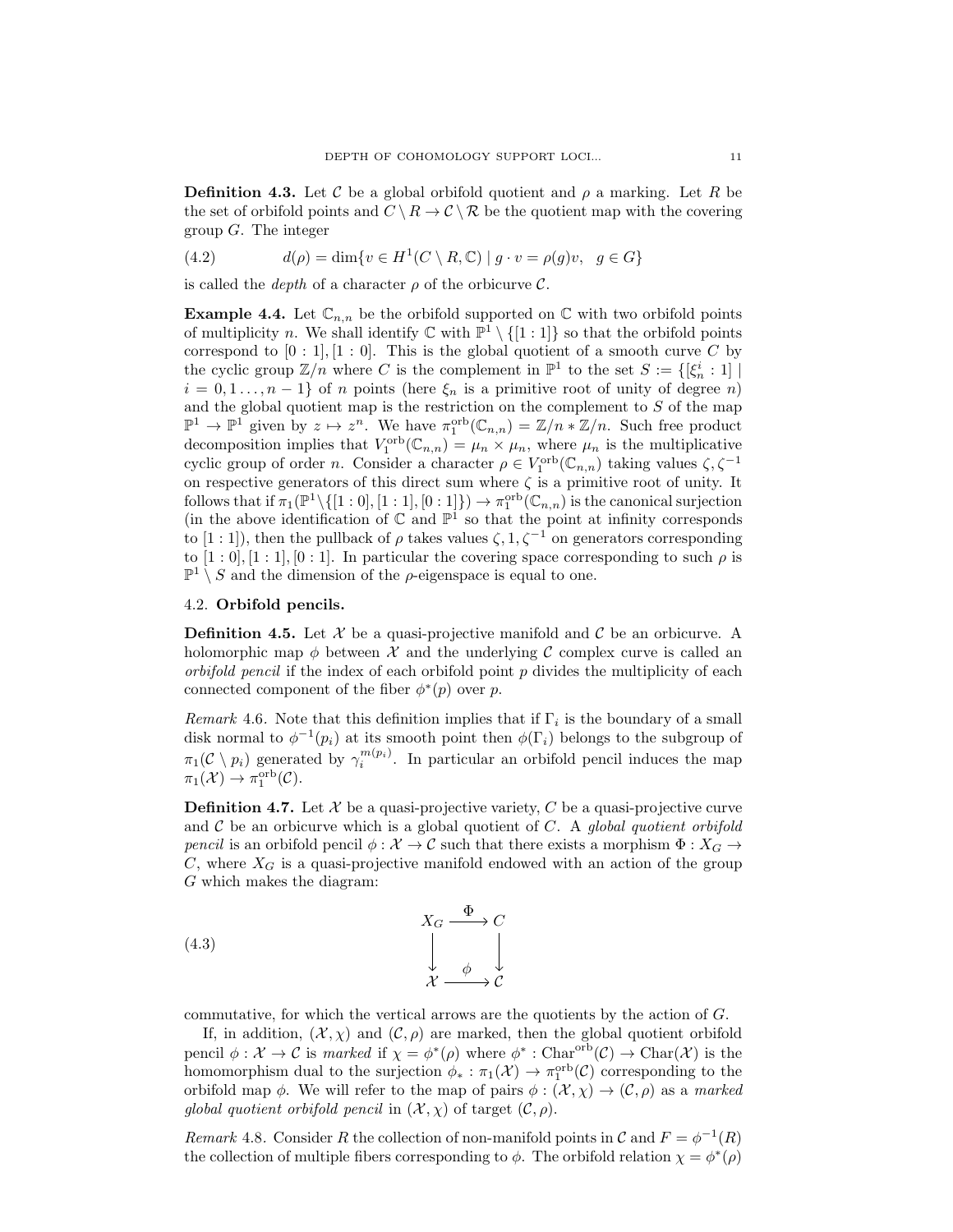takes place if and only if the following holds:

(4.4) 
$$
\hat{\chi} = i^*(\chi) \quad \hat{\chi} = \hat{\phi}^*(\hat{\rho}) \quad \hat{\rho} = p^*(\rho),
$$

for the map of open manifolds  $\hat{\phi} : \mathcal{X} \setminus F \to \mathcal{C} \setminus R$ , induced by  $\phi$ , where  $i : \mathcal{X} \setminus R$  $\phi^{-1}(R) \to \mathcal{X}$  is the embedding and  $p : \pi_1(\mathcal{C} \setminus R) \to \pi_1^{\text{orb}}(\mathcal{C})$  is the canonical projection.

**Lemma 4.9.** Let X be a quasi-projective manifold, C a marked global quotient with marking  $\rho \in \text{Char}^{\text{orb}}(\mathcal{C})$ . If  $\phi: \mathcal{X} \to \mathcal{C}$  is an orbifold map such that  $\chi = \phi^*(\rho)$ then  $\phi$  is a global quotient orbifold pencil i.e.  $\phi$  can be extended to a commutative diagram  $(4.3)$ .

*Proof.* Let, as above,  $\pi_G : X_G \to \mathcal{X}$  be the covering space corresponding to ker  $\chi \subset$  $\pi_1(\mathcal{X})$ . Since, as follows from Remark 4.8,  $\hat{\chi} = \hat{\phi}^*(\hat{\rho})$  one has the commutative diagram:

(4.5) 
$$
X_G \setminus \pi_G^{-1}(F) \xrightarrow{\Phi} C \setminus R
$$

$$
i^*(\pi_G) \downarrow \qquad \qquad \downarrow
$$

$$
\mathcal{X} \setminus F \xrightarrow{\phi} C \setminus \mathcal{R}
$$

where  $i^*(\pi_G)$  is the restriction of  $\pi_G$  onto  $X_G \setminus \pi_G^{-1}(F)$ . We have to verify that  $\Phi$  extends to the map  $X_G \to C$  i.e. that is any pair of small loops  $\tilde{\Gamma}_P, \tilde{\Gamma}'_P \in$  $\pi_1(X_G \setminus \pi_G^{-1}(F))$  about points  $P, P'$  in a connected component  $F'$  of  $\pi_G^{-1}(F)$  is mapped by  $\Phi$  into a pair small loops  $\tilde{\delta}, \tilde{\delta}'$ , about the same point in  $R \subset C$ . The images of loops  $\tilde{\delta}, \tilde{\delta}'$  in  $\mathcal{C}\setminus\mathcal{R}$  are homotopic and hence they will be homotopic in  $C \setminus R$  iff  $\tilde{\delta}^{-1} \cdot \tilde{\delta}'$  belongs to the subgroup of  $\pi_1(C \setminus R)$  generated by  $\delta^m$  (since preimages of points of R in C correspond to cosets in the covering group of  $C \setminus R$ over  $\mathcal{C}\setminus\mathcal{R}$  of the subgroup generated by the image of  $\delta^m$ ). So we claim that  $\phi_* \circ (i^*(\pi_G))_*(\tilde{\Gamma}_P), \phi_* \circ (i^*(\pi_G))_*(\tilde{\Gamma}_{P'})$  belong to the same coset of  $(\delta^m)$ . Indeed, since  $P, P'$  belong to a connected curve  $F', (i^*(\pi_G))_*(\tilde{\Gamma}_P^{-1} \tilde{\Gamma}_P') \in \pi_1(\partial F)$  where  $\partial F$ is the boundary of a small neighborhood of a component of  $F$ . Since one has an exact sequence  $(\Gamma) \to \pi_1(\partial F) \to \pi_1(F) \to 0$ , where  $\Gamma$  is a small loop about the component of F, and the image of a lift into  $\partial F$  of a loop in a component of F is trivial in C, the image of  $\pi_1(\partial F)$  in  $\pi_1(\mathcal{C})$  belongs to the subgroup generated by  $\phi_*(\Gamma) = \delta^m$  and hence images of  $\Gamma_P, \Gamma_{P'}$  are in the same coset of  $\delta^m$  as was claimed. claimed.  $\Box$ 

Remark 4.10. The key point in the above argument is that images of  $\Gamma_P, \Gamma_{P'}$  are the same in  $\pi_1^{\text{orb}}(\mathcal{C})$  and that the covering group of  $C \setminus R \to \mathcal{C} \setminus \mathcal{R}$  is the quotient of the latter.

**Definition 4.11.** Global quotient orbifold pencils  $\phi_i : (\mathcal{X}, \chi) \to (\mathcal{C}, \rho), i = 1, ..., n$ are called *independent* if the induced maps  $\Phi_i : X_G \to C$  constructed in Lemma 4.9 define  $\mathbb{Z}[G]$ -independent morphisms of modules

(4.6)  $\Phi_{i*}: H_1(X_G, \mathbb{Z}) \to H_1(C, \mathbb{Z}).$ 

In addition, if  $\bigoplus_i \Phi_{i*} : H_1(X_G, \mathbb{Z}) \to H_1(C, \mathbb{Z})^n$  is surjective we say that the pencils  $\phi_i$  are strongly independent.

*Remark* 4.12. Note that if either  $n = 1$  or  $H_1(C, \mathbb{Z}) = \mathbb{Z}[G]$ , then independence is equivalent to surjectivity of  $\bigoplus_i \Phi_{i*} \otimes \mathbb{Q}$  since the matrix of the latter has as its columns the vectors corresponding to  $\Phi_{i*}$ .

This definition is motivated by the following: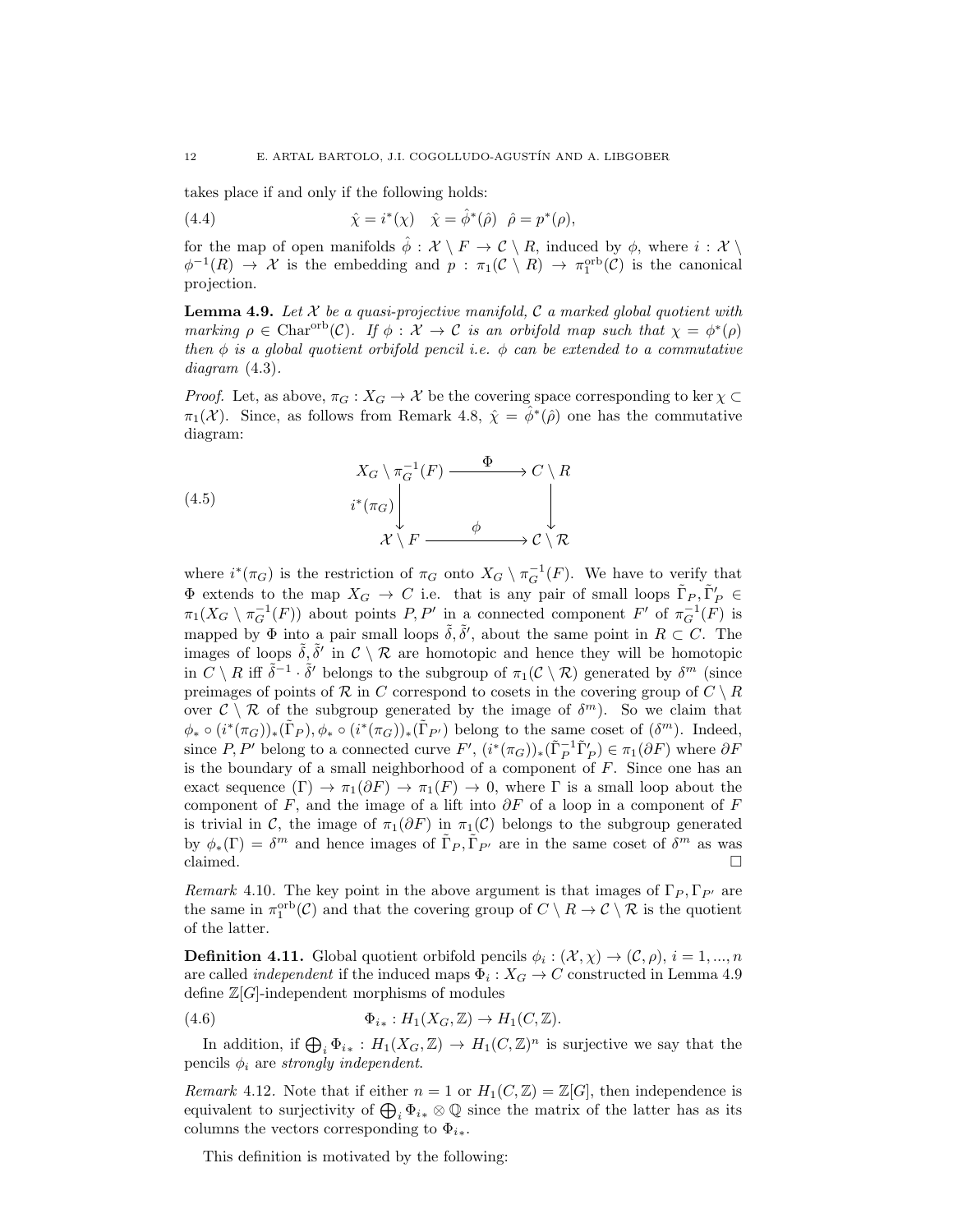**Proposition 4.13.** Let C be an orbicurve which is a global G-quotient of the algebraic group  $\mathcal{A} = \mathbb{C}^*$ . The global quotient orbifold pencils  $\phi_i : \mathcal{X} \to \mathcal{C}$ ,  $i = 1, ..., r$  on a global quotient orbifold  $X = X_G/G$  such that the first Betti number of a smooth compactification of  $X_G$  is zero, are independent in the sense of Definition 4.11 if and only if they define Z-independent elements of the abelian group  $\text{Mor}_G(X_G, \mathcal{A})$ of equivariant morphisms.

*Proof.* Note that  $\text{Mor}_G(X_G, \mathbb{C}^*) = \text{Hom}_G(\text{Alb}(X_G), \mathbb{C}^*)$  by the universal property of maps from Albanese into an algebraic group. The assumption on the first Betti number of compactification of  $X_G$  yields that  $\text{Alb}(X_G)$  is a torus of dimension  $b_1(X_G)$ . Also  $\text{Hom}_G(\text{Alb}(X_G), \mathbb{C}^*) = \text{Hom}(H_1(X_G; \mathbb{Z}), H_1(\mathbb{C}^*; \mathbb{Z}))$  holds equivariantly and the claim follows.  $\Box$ 

Remark 4.14. In [10] it was shown that the Proposition 4.13 is also true for special  $\mathcal{X}$ in cases when  $A$  is a certain elliptic curve (depending on the Alexander polynomial of  $\mathcal{X}$ ). This is so if  $\mathcal{X}$  is the complement of a cuspidal curve C in  $\mathbb{P}^2$ . In this case  $\text{Mor}_G(X_G, \mathcal{A})$  can be identified with the Mordell-Weil group of K-points of the elliptic curve over  $\mathbb C$  admitting an automorphism of order 6 where K is the field of rational functions on the 6-fold cover of  $\mathbb{P}^2$  ramified along the curve i.e. the degree six extension of  $\mathbb{C}(x, y)$ . This is also the case for  $\delta$ -curves discussed in [10].

On the other hand, in the case of orbifolds with a trivial orbifold structure there are very few marked orbifold pencils.

**Lemma 4.15.** Let  $\phi_i : (\mathcal{X}, \chi) \to (C, \rho)$  be a collection of strongly independent marked pencils. Assume that C has the trivial orbifold structure. Then  $\rho = 1$  and hence  $\chi = 1$ .

*Proof.* Consider the map  $(..., \phi_i, ...) : \mathcal{X} \to \mathbb{C}^n$  induced by pencils  $\phi$ . Independence implies that the induced map  $H_1(\mathcal{X}) \to H_1(\mathbb{C}^n)$  is surjective and hence the dual map of cohomology is injective. If  $p_i: C^n \to C$  is the projection on the *i*-th factor, then  $p_i^*(\rho) = (..., \rho, ...)$  (the non-identity component is on the *i*-th coordinate). The compatibility condition together with the injectivity of  $H^1(C, \mathbb{C}^*) \to H^1(\mathcal{X})$  implies<br>that  $p^*_i(\rho) = \pi^*_i(\rho)$  and hence  $\rho = 1$ . that  $p_i^*(\rho) = \pi_j^*(\rho)$  and hence  $\rho = 1$ .

**Lemma 4.16.** Let  $\phi$  be a marked orbifold pencil of  $(X, \chi)$  with target  $(C, \rho)$  having connected fibers. If C is a global quotient of a curve C then  $\phi$  is a marked global quotient orbifold pencil.

*Proof.* Let, as above,  $\overline{X}$  denotes a smooth compactification of X. Let  $R \subset \mathcal{C}$  be the set of non-manifold points. The map  $\pi_1(\mathcal{X} \setminus \phi^{-1}(R)) \to \pi_1(\mathcal{C} \setminus R)$  is surjective since the fibers of  $\phi$  are connected. Let K be the kernel of the homomorphism  $\pi_1(\mathcal{X} \setminus \phi^{-1}(R)) \to \pi_1(\mathcal{X}) \to \mu_n$ , where the right homomorphism is the character χ. Consider  $\tilde{X}$  the unbranched cover of  $\mathcal{X} \setminus \phi^{-1}(R)$  corresponding to K. Extend it to a branched cover  $\pi : \bar{X} \to \bar{\mathcal{X}}$  and let  $X := \pi^{-1} \mathcal{X}$ . Since  $\chi$  is the image of  $\rho \in \text{Char}^{\text{orb}}(\mathcal{C})$ , the map  $\mathcal{X} \setminus \phi^{-1}(R) \to \mathcal{C} \setminus R$  extends to the map of unbranched covering spaces and thus to the map of branched covering spaces  $X \to C$  presenting the pencil  $\phi$  as the global quotient. the pencil  $\phi$  as the global quotient.

# 4.3. Orbifold pencils, depth, and roots of Alexander polynomials.

In this section we shall give a proof of Theorem 1.3.

*Proof of Theorem* 1.3. In order to prove part (1), let us consider  $\phi_{1,*}, \ldots, \phi_{n,*}$ , n strongly independent orbifold pencils. Since  $H_1(X_G;\mathbb{Z}) \stackrel{\bigoplus_i \Phi_{i,*}}{\longrightarrow} H_1(C;\mathbb{Z})^n$  is an equivariant epimorphism, the dual morphism  $H^1(C; \mathbb{Z})^n_\rho \to H_1(X_G; \mathbb{Z})_\chi$  is injective and hence  $\text{rank } H^1(C; \mathbb{Z})_p^n = nd(\rho) \leq \text{rank } H_1(X_G; \mathbb{Z})_\chi = d(\chi)$ .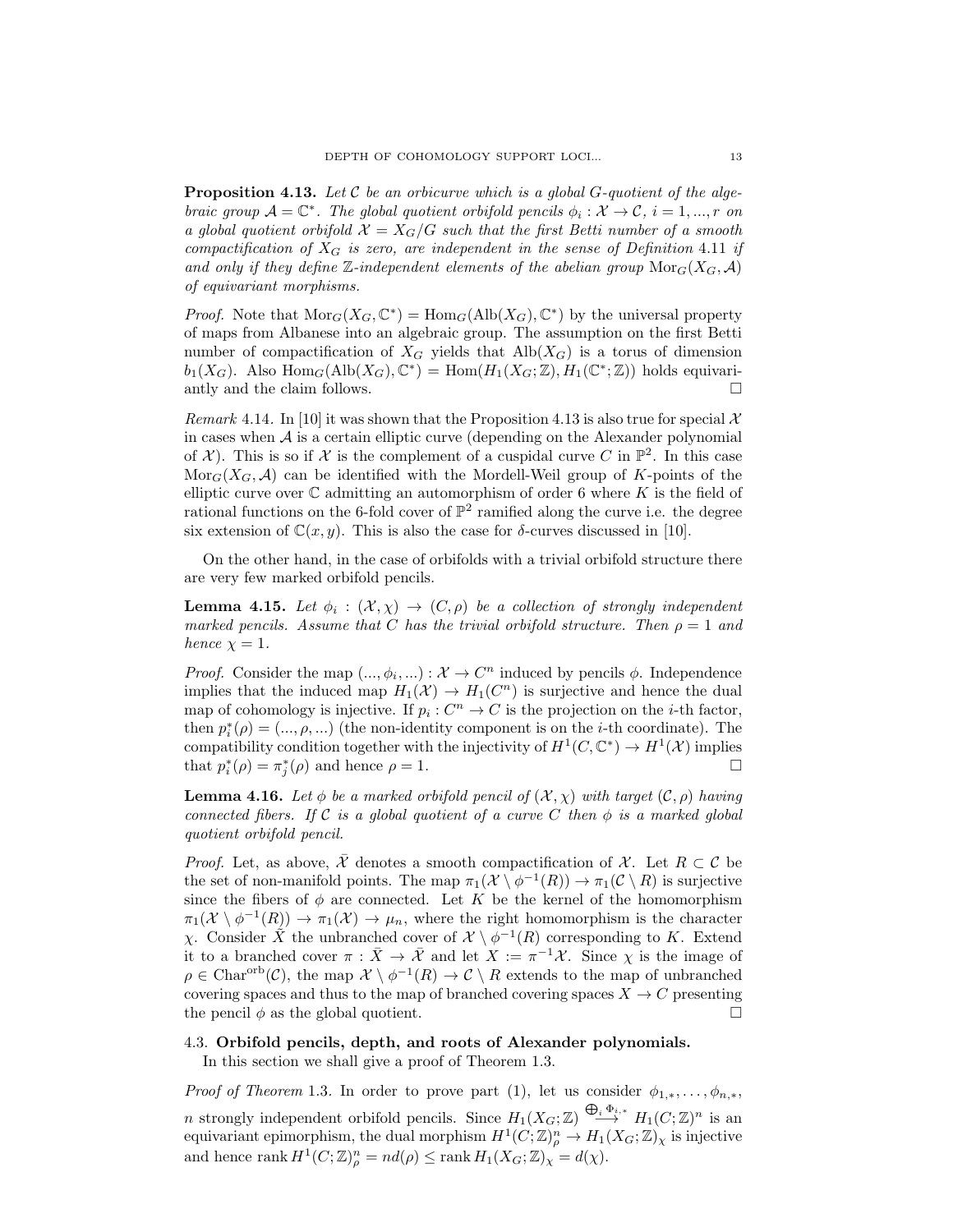As for part (2), let  $\chi$  be a 2-torsion character. We shall apply the formula for the first Betti number in Theorem 2.2 to the degree-two covering  $X_{\chi}$  of X corresponding to the subgroup ker  $\chi$  of  $\pi_1(\mathcal{X})$ . The sum in (2.3) contains only one term and yields that  $d(\chi)$  is the dimension of the  $\chi$  eigenspace of  $H_1(X_\chi,\mathbb{C})$ :

(4.7) 
$$
d(\chi) = \{ v \in H_1(X_{\chi}, \mathbb{C}) \mid g \cdot v = \chi(g)v \}.
$$

Moreover, the action of  $g \in \mu_2, g \neq 1$  is the multiplication by  $-1$ . The action of g on Alb $(X_{\chi})$  induces the isogeny Alb $(X_{\chi}) =$ Alb $(X) \oplus$ Alb $(X_{\chi})^-$  where the second summand is the subvariety of  $\text{Alb}(X_\chi)$  of points on which the covering group acts as multiplication by  $-1$  (cf. Corollary 3.2; note that  $\text{Alb}(X_{\chi})^{+} = \text{Alb}(X)$ ). Since we assume that  $\chi$  has only weight two, Alb $(X_{\chi})^-$  has no compact part. In particular, by Theorem 3.1,

(4.8) 
$$
\text{Alb}(X_{\chi})^{-} = \text{ker}(\text{Alb}(X_{\chi}) \to \text{Alb}(X)) = (\mathbb{C}^{*})^{d(\chi)}
$$

and the order two action is given by  $z \mapsto z^{-1}$ . Therefore the projections give  $d(\chi)$  independent equivariant (due to Albanese functoriality) maps  $X_{\chi} \to \mathbb{C}^*$  Since  $\text{Mor}_{\mathbb{Z}_2}(X_\chi, \mathbb{C}^*) = \text{Hom}_{\mathbb{Z}_2}(\text{Alb}(X_\chi), \mathbb{C}^*) \text{ and } \text{Hom}_{\mathbb{Z}_2}((\mathbb{C}^*)^{d(\chi)}, \mathbb{C}^*) = \text{Hom}(\mathbb{Z}^{d(\chi)}, \mathbb{Z}),$ then rank<sub>Z</sub> Mor<sub>Z<sub>2</sub></sub> ( $X_\chi$ ,  $\mathbb{C}^*$ ) =  $d(\chi)$ . Each map hence descends to an orbifold pencil  $X \to \mathbb{C}_{2,2}$ . Since one has the commutative diagram:

(4.9)  

$$
X_{\chi} \setminus \pi_{\chi}^{-1}(F) \xrightarrow{\Phi} \mathbb{C}^* \setminus \{\pm 1\}
$$

$$
i^*(\pi_G) \downarrow \qquad \qquad \downarrow \pi_{\rho}
$$

$$
X \setminus F \xrightarrow{\phi} \mathbb{C}_{2,2} \setminus \pi_{\rho}(\pm 1)
$$

where  $\pi_{\chi}$  (resp.  $\pi_{\rho}$ ) is the projection  $X_{\chi} \to X$  (resp.  $\mathbb{C}^* \to \mathbb{C}_{2,2}$ ). This diagram induces the isomorphism of order two quotients:

(4.10) 
$$
\pi_1(\mathcal{X}\setminus F)/\pi_1(X_{\chi}\setminus \pi_{\chi}^{-1}(F)) = \pi_1(\mathbb{C}_{2,2}\setminus \pi_{\rho}(\pm 1))/\pi_1(\mathbb{C}^*\setminus \{\pm 1\})
$$

which shows that the pencils  $\mathcal{X} \to \mathbb{C}_{2,2}$  preserve markings.

Finally, we will check that any such pencil  $\Phi: X_{\chi} \to \mathbb{C}^*$  can be assumed to have connected fibers and hence the induced morphism  $\Phi_*$  on cohomology is surjective, which will imply that the  $n$  pencils can be found to be strongly independent. Consider the induced orbifold pencil  $\phi : \bar{\mathcal{X}} \to \mathbb{P}^1_{2,2}$  and its Stein factorization  $\overline{X} \stackrel{\phi}{\rightarrow} S \stackrel{\overline{\phi}}{\rightarrow} \mathbb{P}^1_{2,2}$ . Since  $\overline{X}$  is a rational surface, one has  $S = \mathbb{P}^1$  with an orbifold structure containing at least two orbifold points each locally being quotient by an order 2 automorphisms. The double cover of S ramified along these two orbifold points after removing the preimage of the point at infinity by  $\tilde{\sigma}$  induces maps  $X_{\chi} \stackrel{\text{def}}{\rightarrow} \mathbb{C}^* \stackrel{\text{def}}{\rightarrow} \mathbb{C}^*$  where  $\Phi = \sigma \circ \Phi'$  and  $\Phi'$  has connected fibers.

The *moreover* part is a direct consequence of Proposition 2.7.  $\Box$ 

# 5. Pencils on the complements to plane curves and zero-dimensional components of characteristic varieties

#### 5.1. Essential coordinate components and weight.

Essential coordinate components were discovered in [4]. The dimension of the essential coordinate component is zero since the pencil  $f : \mathbb{C}^2 \backslash D \to C$  corresponding to a positive dimensional coordinate component of  $V_i$ , can be extended to a map  $\bar{f}: \mathbb{C}^2 \setminus D' \to C$  with  $D' \subseteq C$  (cf. [20]). It follows from [21] that essential coordinate characters have a finite order. Now we can give a Hodge-theoretical characterization of such in terms of weights (cf. Definition 2.8).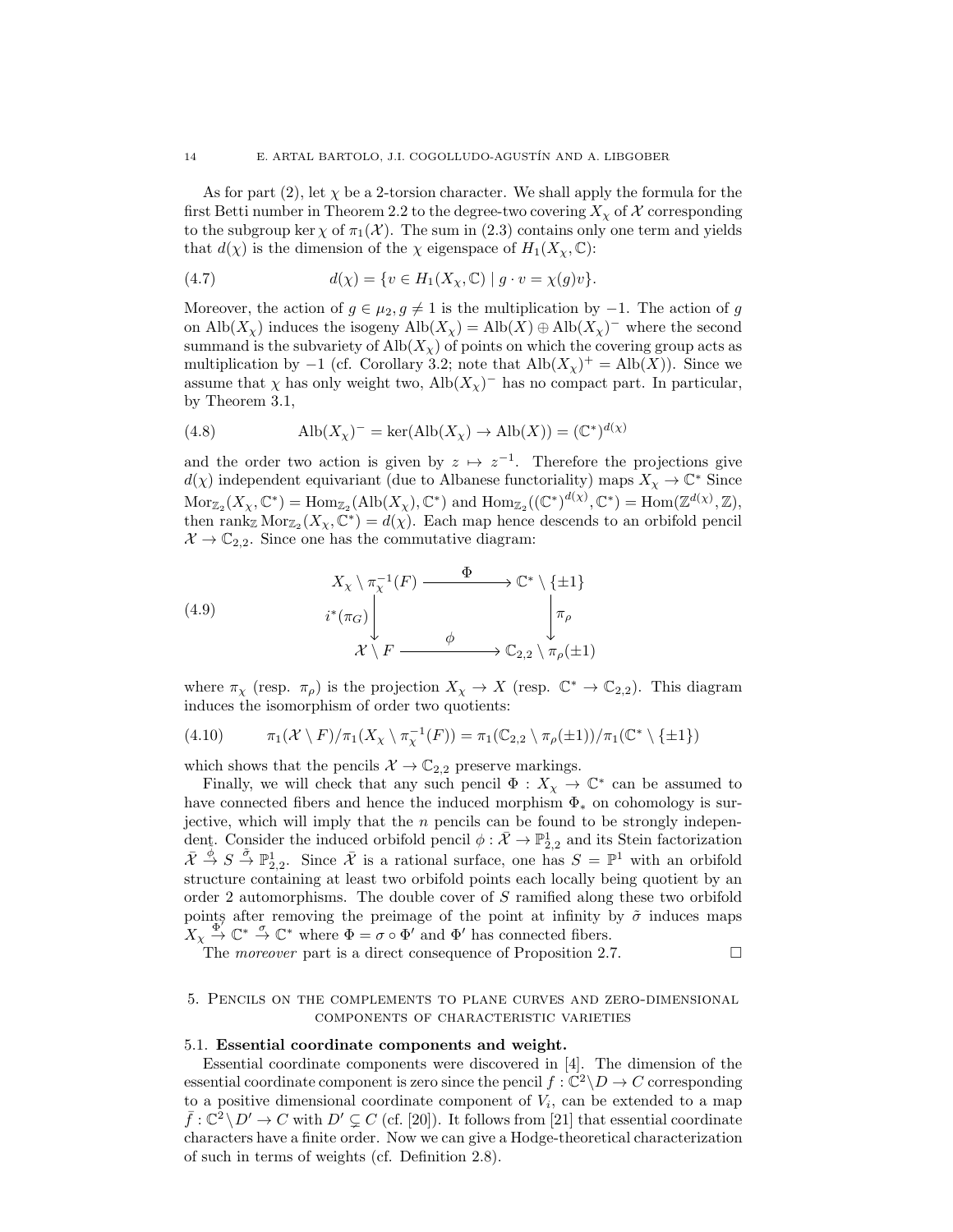**Theorem 5.1.** Let  $X = \mathbb{C}^2 \setminus D$  be the complement to a plane curve D. A character in the characteristic variety of  $\pi_1(X)$  is essential and coordinate iff it has weight two.

*Proof.* Let  $\chi$  be an essential coordinate character and n be its order. Denote by  $X_n$  the covering space of the complement to the curve corresponding to the surjection  $\pi_1(X) \to H_1(X, \mathbb{Z}/n\mathbb{Z})$ . Let  $\bar{X}_n$  be a smooth model of the compactification of  $X_n$ . Then  $W_1H^1(X_n,\mathbb{C}) = \text{Im}H^1(\bar{X}_n,\mathbb{C})$  (cf. [11]). If  $v \in W_1H^1(X_n,\mathbb{C})$  is a χ-eigenvector of  $H_1(X, \mathbb{Z}/n)$  then  $\chi$  is the eigencharacter of the action on the cohomology of the branched cover. Since  $\chi$  is a coordinate character, it follows from Sakuma's formula (cf. Theorem 2.12) that  $\chi$  belongs to the characteristic variety of the curve D' with components corresponding to the trivial coordinate of  $\chi$ . Using Proposition 2.9, we obtain that essential coordinate characters have weight two.

Conversely, if a character has weight two, then it must be coordinate since by Theorem 2.12 non-coordinate characters belong to the image of  $H^1(\bar{X}_n, \mathbb{C}) \to$  $H<sup>1</sup>(X_n, \mathbb{C})$  and hence have weight one. This is essential since otherwise Theorem 2.12 would imply that it appears as the eigencharacter of a weight one sub- $\Box$  space.  $\Box$ 

## 5.2. 2-torsion characters and quasitoric relations.

As a consequence of Theorem 1.3.(2) one has the following interpretation of depth for coordinate 2-torsion characters in terms of quasitoric relations of type  $(2, 2, 0)$  (cf. [10] for a detailed treatment of quasitoric relations of elliptic type).

Let  $D \subset \mathbb{P}^2$  be a plane curve and let  $\chi$  be a 2-torsion character of  $\pi_1(\mathbb{P}^2 - D)$ having two as the only weight (i.e. as in Theorem 5.1). Let S be the collection of the irreducible divisors of  $D$  and let  $G(S)$  the subgroup of the group of divisors of  $\mathbb{P}^2$  generated by S.

Let us fix a generic line at infinity and identify the coordinate ring of the affine plane with  $\mathbb{C}[x, y]$ . An element in  $\mathbb{C}(x, y)$  is an S-unit (cf.[23]) if it is the quotient of two polynomials such that the irreducible components of their zero locus belong to S. This is a multiplicative group denoted by  $E(S)$ . Note that one has the identification  $E(S)/\mathbb{C}^* \cong G(S)$ .

An  $S$ -unit is called *primitive* if it is a square-free polynomial. The set  $S$  splits into two subsets  $S = S_0 \cup S_1$  depending on whether or not  $\chi$  ramifies along each divisor, namely,  $\chi(\gamma_0) = 1$  (resp.  $\chi(\gamma_1) = -1$ ) for the boundary  $\gamma_0$  (resp.  $\gamma_1$ ) of a small disk transversal to any divisor in  $S_0$  (resp.  $S_1$ ). Let  $D_1 = \sum_{D_{1,i} \in S_1} D_{1,i}$  and  $D_0 = \sum_{D_{0,i} \in S_0} D_{0,i}$ . Note that  $D_1$  has necessarily even degree. In other words, D admits an equation  $FH = 0$ , where  $(F) = D_1$  is a polynomial of even degree and  $(H) = D_0.$ 

We shall use the following notations:

- $\mathbb{C}[x,y]_{E(S)}$  is the localization of  $\mathbb{C}[x,y]$  at  $E(S)$ , the group of S-units. Hence  $E(S)$  is the group of units of  $\mathbb{C}[x,y]_{E(S)}$ .
- $E(S)^{+} = E(S) \cap \mathbb{C}[x, y]$  i.e.  $E(S)^{+}$  is the multiplicative monoid generated by  $\mathbb{C}^*$  and the polynomials in  $E(S)$ .
- $\mathbb{K}_F := \mathbb{C}(x, y) [\sqrt{F}]$  is the quadratic extension of  $\mathbb{C}(x, y)$ .
- $\mathbb{K}_S := \mathbb{C}(x, y)[\sqrt{S}],$  the abelian extension of  $\mathbb{C}(x, y)$  generated by those rational multivalued functions whose square has an associated divisor which is a formal sum in S.
- $E(\sqrt{S})$  is the multiplicative group generated by  $\mathbb{C}^*$  and  $\sqrt{S}$  and  $E(\sqrt{S})^+$ is its associated monoid.
- $E_P(\sqrt{S})$  is the set of primitive elements of  $E(\sqrt{S})$ , that is,  $E_P(\sqrt{S})^+ :=$  $\{\alpha \in E(\sqrt{S}) \mid \alpha^2 \in E(S)^+ \text{ is square-free}\}.$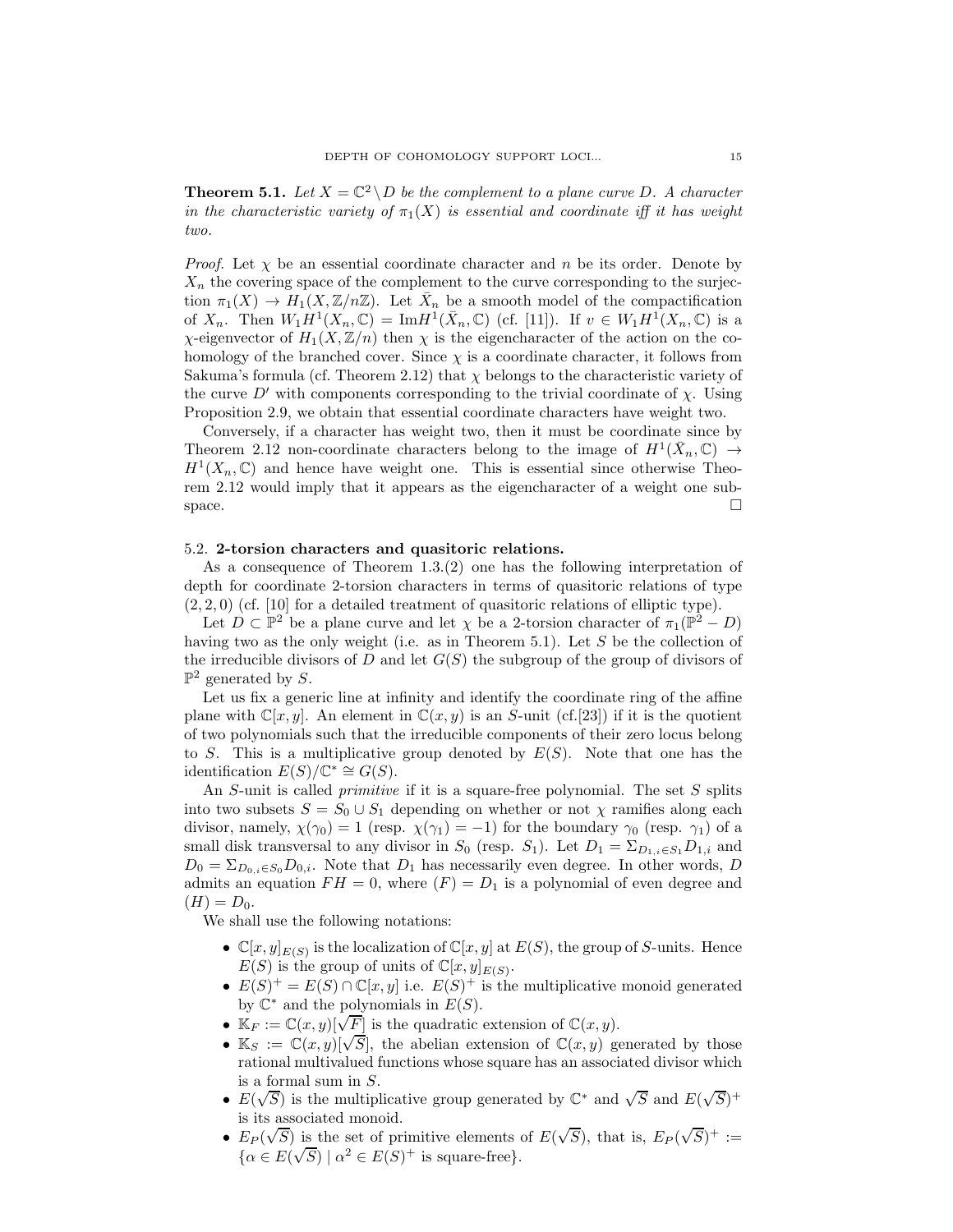We have the following inclusions:

$$
\mathbb{C}[x,y] \quad \subset \quad \mathbb{C}[x,y]_{E(S)} \quad \subset \mathbb{C}(x,y) \subset \mathbb{K}_F \subset \quad \mathbb{K}_S
$$
\n
$$
\cup \qquad \qquad \cup \qquad \qquad \cup
$$
\n
$$
E(S)^+ \quad \subset \qquad E(S) \qquad \qquad \qquad E(\sqrt{S}) \supset E(\sqrt{S})^+ \supset E_P(\sqrt{S})^+.
$$

We consider the following set:

$$
G_S := \{ (\bar{u}, \bar{v}) \in (\mathbb{K}_S)^2 \mid \bar{u}^2 - \bar{v}^2 = 1 \},\
$$

with a group structure given by:

(5.1) 
$$
(\bar{u}_1, \bar{v}_1) \cdot (\bar{u}_2, \bar{v}_2) := (\bar{u}_1 \bar{u}_2 + \bar{v}_1 \bar{v}_2, \bar{u}_1 \bar{v}_2 + \bar{v}_1 \bar{u}_2).
$$

Note that  $G_S$  is isomorphic to  $\mathbb{K}^*_S$  via the following map

(5.2) 
$$
\begin{array}{rcl}\n\pi: & \mathbb{K}_{S}^{*} & \rightarrow & G_{S} \\
t & \mapsto & \left(\frac{t+t^{-1}}{2}, \frac{t-t^{-1}}{2}\right).\n\end{array}
$$

Also, the map  $\pi$  is equivariant with respect to the automorphisms  $t \mapsto t^{-1}$  of  $\mathbb{K}^*_S$ and  $(u, v) \mapsto (u, -v)$  of  $G_S$ .

**Definition 5.2.** Let  $(\bar{u}, \bar{v}) \in G_S$ . We say that  $(\bar{u}, \bar{v})$  is an F-pair if

- (1)  $\bar{u}, \bar{v} \in E(\sqrt{S}) \cdot \mathbb{C}[x, y]_{E(S)}$  and
- (2) there exists a decomposition  $\bar{u} = \alpha \cdot u$ ,  $\bar{v} = \beta \cdot v$ , for some  $\alpha, \beta \in E(\sqrt{S})$ and  $u, v \in \mathbb{C}[x, y]_{E(S)}$ , such that  $\alpha \cdot \beta \in \sqrt{F} \cdot E(S)$ .

A decomposition satisfying  $(2)$  is called an F-decomposition of the F-pair.

Remark 5.3. Note that any decomposition  $\bar{u} = \alpha \cdot u$ ,  $\bar{v} = \beta \cdot v$ , for some  $\alpha, \beta \in E(\sqrt{S})$ and  $u, v \in \mathbb{C}[x, y]_{E(S)}$  of an F-pair is an F-decomposition.

**Lemma 5.4.** The set G of F-pairs is a subgroup of  $G_S$ .

*Proof.* Since  $(\bar{u}, \bar{v})^{-1} = (\bar{u}, -\bar{v})$  it is enough to prove that the condition of F-pair is preserved by the product. Consider  $(\bar{u}_1, \bar{v}_1), (\bar{u}_2, \bar{v}_2) \in G$  and let  $\bar{u}_i = \alpha_i \cdot u_i$ ,  $\bar{v}_i = \beta_i \cdot v_i$ ,  $i = 1, 2$ , be F-decompositions of these pairs. Hence:

$$
(\bar{u}_1, \bar{v}_1) \cdot (\bar{u}_2, \bar{v}_2) = (\alpha_1 \alpha_2 u_1 u_2 + \beta_1 \beta_2 v_1 v_2, \alpha_1 \beta_2 u_1 v_2 + \beta_1 \alpha_2 v_1 u_2).
$$

For the first coordinate we have

$$
\alpha_1\alpha_2u_1u_2+\beta_1\beta_2v_1v_2=\alpha_1\alpha_2\left(u_1u_2+(\alpha_1\beta_1)(\alpha_2\beta_2)\frac{v_1v_2}{\alpha_1^2\alpha_2^2}\right).
$$

Note that  $\alpha_i^2, \alpha_i \cdot \beta_i \in E(S)$ ,  $i = 1, 2$ , and hence we have a decomposition of this first coordinate. In a similar way we obtain a decomposition of the second coordinate where the first factor is  $\alpha_1\beta_2$ . Since

$$
(\alpha_1 \alpha_2)(\alpha_1 \beta_2) = \alpha_1^2(\alpha_2 \beta_2) \in \sqrt{F} \cdot E(S)
$$

the result follows.  $\Box$ 

**Definition 5.5.** Let  $(\bar{u}, \bar{v}) \in G$  be an F-pair and let  $\bar{u} = \alpha \cdot u$ ,  $\bar{v} = \beta \cdot v$ , be an F-decomposition of  $(\bar{u}, \bar{v})$ . This decomposition is said to be normal if:

(1)  $\alpha = \frac{\tilde{\alpha}}{\gamma}, \beta = \frac{\tilde{\beta}}{\gamma}, \text{ where } \tilde{\alpha}, \tilde{\beta}, \gamma \in E_P(\sqrt{S})^+, \text{ gcd}(\tilde{\alpha}, \tilde{\beta}, \gamma) = 1.$ (2)  $u = \frac{\tilde{u}}{w}, v = \frac{\tilde{v}}{w}, \tilde{u}, \tilde{v} \in \mathbb{C}[x, y], w \in E(S)^{+}, \text{gcd}(\tilde{u}, \tilde{v}, w) = 1.$ (3)  $({\tilde{\alpha}\tilde{\beta}})^2 = F$ . (4)  $\gamma^2$  is a divisor of H.

Remark 5.6. The group  $\mathbb{C}^*$  acts on the set of F-normal decompositions via:

$$
\lambda \cdot (\alpha \cdot u, \beta \cdot v) ((\lambda \alpha) \cdot (\lambda^{-1} u), (\lambda^{-1} \beta) \cdot (\lambda v))
$$

This action of  $\mathbb{C}^*$  will be referred to as proportionality.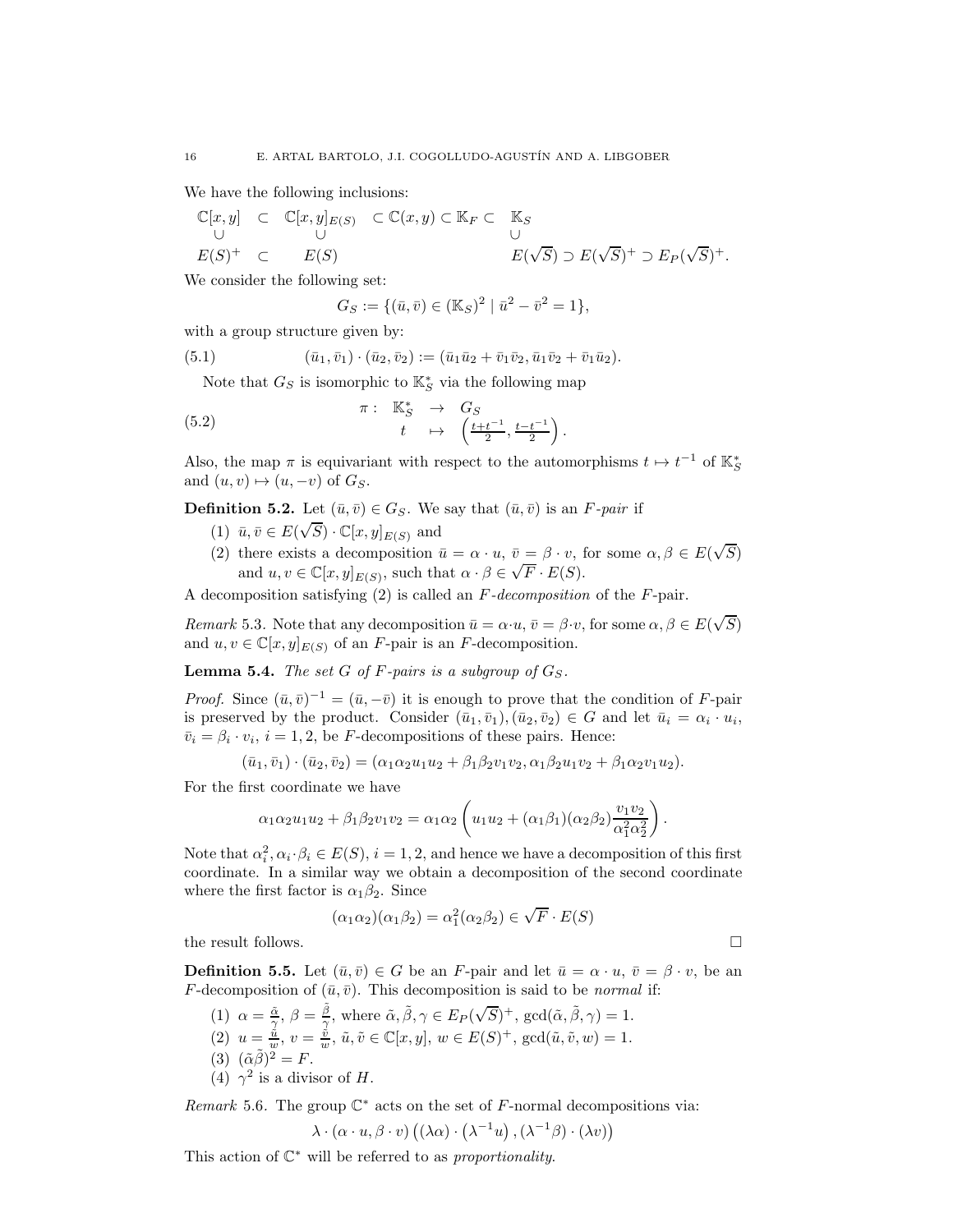The following result shows that a normal F-decomposition of an F-pair is almost determined by the pair.

**Lemma 5.7.** Any  $F$ -pair admits a normal  $F$ -decomposition. Moreover, such  $F$ decomposition is unique (up to proportionality).

*Proof.* The uniqueness part is straightforward. Let us start with an arbitrary  $F$ decomposition  $\bar{u} = \alpha \cdot u$ ,  $\bar{v} = \beta \cdot v$ . We can express for instance  $\alpha = \frac{\tilde{\alpha}}{\gamma}$ , where  $\tilde{\alpha}, \gamma \in E(\sqrt{S})^+$  have no common factors. Note that an element in  $E(\sqrt{S})^+$  is not primitive if an only if it contains a factor in  $E(S)^+$ . If  $\tilde{\alpha}$  is not primitive, then  $\tilde{\alpha} = \tilde{\alpha}_1 u_1$ , where  $u_1 \in E(S)^+$ . In that case, one can rewrite  $\bar{u} = (\frac{\tilde{\alpha}_1}{\tilde{\gamma}})(u_1 u)$ . One can assume that both decompositions  $\bar{u} = \alpha \cdot u$  and  $\bar{v} = \beta \cdot v$  are such that  $\alpha$ and  $\beta$  have primitive numerators and denominators. Then after taking a common denominator for  $\alpha$  and  $\beta$  (resp. for u and v), we can assume that the decomposition

,

(5.3) 
$$
\bar{u} = \alpha \cdot u = \left(\frac{\tilde{\alpha}}{\gamma}\right) \cdot \left(\frac{\tilde{u}}{w}\right) \n\bar{v} = \beta \cdot v = \left(\frac{\tilde{\beta}}{\gamma}\right) \cdot \left(\frac{\tilde{u}}{w}\right)
$$

satisfies  $(1)$  and  $(2)$ .

By Remark 5.3, the decomposition  $(\alpha \cdot u, \beta \cdot v)$  is an F-decomposition and hence  $\alpha\beta = \frac{\tilde{\alpha}\tilde{\beta}}{\gamma^2} \in \sqrt{F} \cdot E(S)$ . Let  $\sigma \in E_P(\sqrt{S})$  denote an irreducible element. Let us denote by  $m(\sigma, \alpha)$  the multiplicity of  $\sigma$  in the decomposition of  $\alpha$ into irreducible factors. Since  $\tilde{\alpha}, \tilde{\beta}, \gamma \in E_P(\sqrt{S})^+$  one concludes that  $m(\sigma, \bullet) \in$  $\{0,1\}$  for  $\bullet = \tilde{\alpha}, \tilde{\beta}, \gamma$ . Moreover, by condition (2) in Definition 5.2, if  $\sigma^2|F$ , then  $m(\sigma, \tilde{\alpha})+m(\sigma, \tilde{\beta})-2m(\sigma, \gamma)$  is odd and hence so is  $m(\sigma, \tilde{\alpha})+m(\sigma, \tilde{\beta})$ . The previous two conditions imply that:

- $m(\sigma, \tilde{\alpha}) + m(\sigma, \tilde{\beta}) 2m(\sigma, \gamma) = 1$ ,
- $m(\sigma, \gamma) = 0$ , and thus
- $m(\sigma, \tilde{\alpha}) + m(\sigma, \tilde{\beta}) = 1.$

Hence the second property implies condition (4).

Similarly, if  $\sigma^2|H$ , then condition (2) in Definition 5.2, implies that  $m(\sigma, \tilde{\alpha})$  +  $m(\sigma, \tilde{\beta}) - 2m(\sigma, \gamma)$  is even and hence so is  $m(\sigma, \tilde{\alpha}) + m(\sigma, \tilde{\beta})$ . As above, this and the fact that  $m(\sigma, \bullet) \in \{0, 1\}$  for  $\bullet = \tilde{\alpha}, \tilde{\beta}, \gamma$  imply that:

- $m(\sigma, \tilde{\alpha}) = m(\sigma, \tilde{\beta}) = 0$  and  $m(\sigma, \gamma) \in \{0, 1\}$ , or
- $m(\sigma, \tilde{\alpha}) = m(\sigma, \tilde{\beta}) = 1$  and  $m(\sigma, \gamma) = 0$ .

In order to show condition (3) it is enough to prove that the last case can be avoided. In order to do so we rewrite  $\bar{u}$  and  $\bar{v}$  as

(5.4) 
$$
\bar{u} = \left(\frac{\frac{\tilde{a}}{\sigma\gamma}}{\sigma\gamma}\right) \cdot \left(\frac{\sigma^2 \tilde{u}}{w}\right) = \alpha_1 \cdot u_1,
$$

$$
\bar{v} = \left(\frac{\frac{\tilde{a}}{\sigma\gamma}}{\sigma\gamma}\right) \cdot \left(\frac{\sigma^2 \tilde{v}}{w}\right) = \beta_1 \cdot v_1,
$$

where  $\alpha_1 := \frac{\tilde{\alpha}_1}{\gamma_1}$ ,  $\beta_1 := \frac{\tilde{\beta}_1}{\gamma_1}$ ,  $\tilde{\alpha}_1 := \frac{\tilde{\alpha}}{\sigma}$ ,  $\tilde{\beta}_1 := \frac{\tilde{\beta}}{\sigma}$ ,  $\gamma_1 := (\sigma \gamma)$ ,  $u_1 := \frac{\tilde{u}_1}{w}$ ,  $v_1 := \frac{\tilde{v}_1}{w}$ ,  $\tilde{u}_1 := \sigma^2 \tilde{u}$ , and  $\tilde{v}_1 := \sigma^2 \tilde{v}$ . Therefore, the second case can be avoided. After a finite number of steps one can assume that  $\bar{u} = \alpha_1 \cdot u_1$ ,  $\bar{v} = \beta_1 \cdot v_1$  satisfies:

- (1)  $m(\sigma, \tilde{\alpha}_1) + m(\sigma, \tilde{\beta}_1) = 1$  for all  $\sigma$  such that  $\sigma^2 | F$ ,
- (2)  $m(\sigma, \tilde{\alpha}_1) = m(\sigma, \tilde{\beta}_1) = 0$  and  $m(\sigma, \gamma_1) \in \{0, 1\}$ , for all  $\sigma$  such that  $\sigma^2 | H$ .

Hence it satisfies (3). Finally, based on the construction, it is easy to check that this new decomposition also satisfies  $(1),(2)$ , and  $(4)$ , that is:

- (1)  $\tilde{\alpha}_1, \tilde{\beta}_1 \in E_P(\sqrt{S})^+, \text{ gcd}(\tilde{\alpha}_1, \tilde{\beta}_1, \gamma_1) = 1,$
- (2)  $\tilde{u}_1, \tilde{v}_1 \in \mathbb{C}[x, y], w \in E(S)^+, \gcd(\tilde{u}_1, \tilde{v}_1, w) = 1$ , and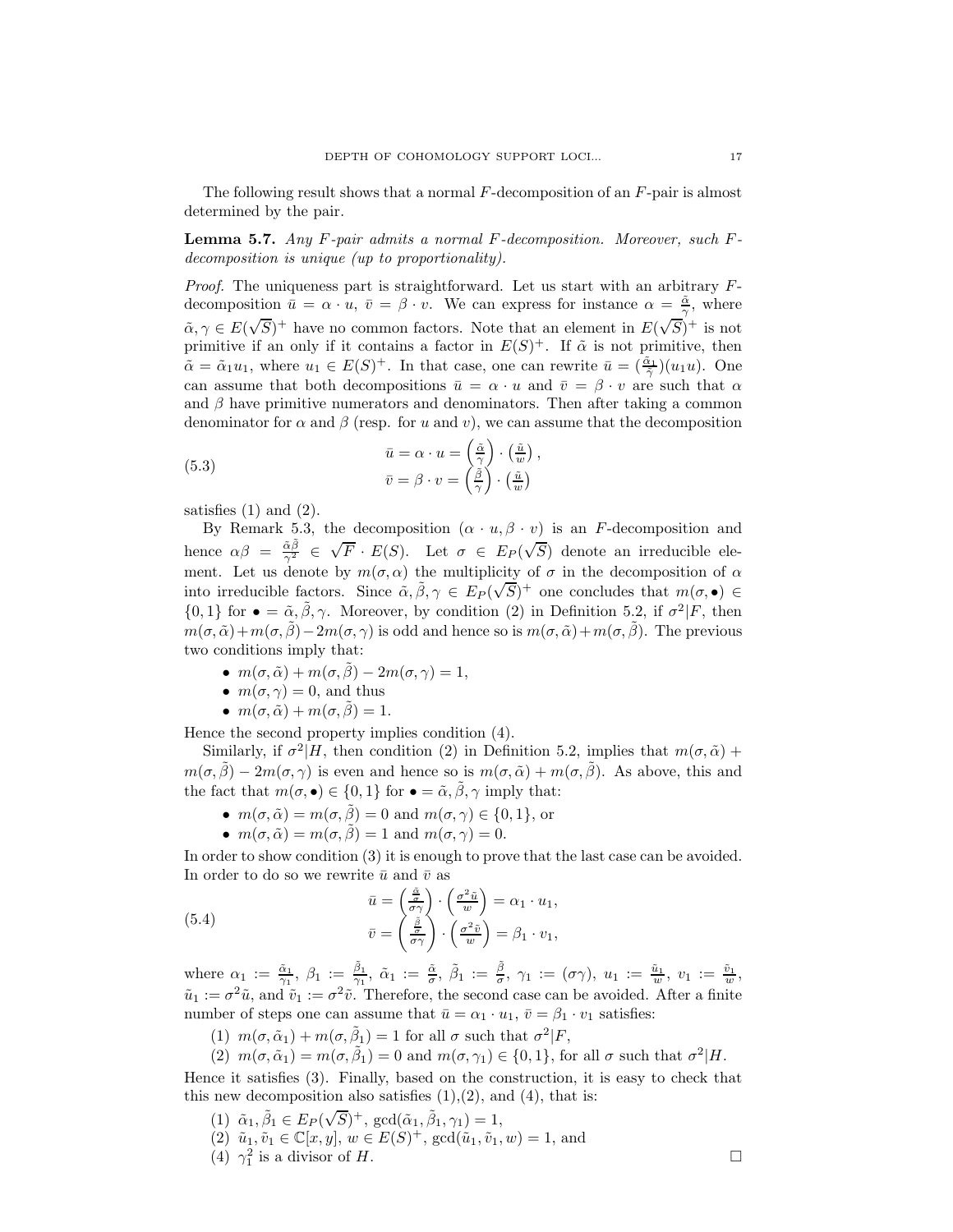Consider a quintuple  $(f, g, h, U, V)$  of polynomials in  $\mathbb{C}[x, y]$  satisfying the functional equation

(5.5) 
$$
fU^2 - gV^2 = h,
$$

where  $f \cdot g = F$ ,  $h_{\text{red}}$  (a generator of the radical of (h)) divides H and F, H are defined as at the beginning of this section. Note that  $(\mathbb{C}^*)^2$  acts on the set of such quintuples as follows: given  $\lambda, \mu \in \mathbb{C}^*$ , then

$$
(\tilde{f}, \tilde{g}, \tilde{h}, \tilde{U}, \tilde{V}) = ((\lambda^2 f), (\lambda^{-2} g), (\mu^2 h), (\mu \lambda^{-1} U), (\mu \lambda V))
$$

.

As in the case of F-pairs we will denote such action as *proportionality*.

**Definition 5.8.** A  $(2, 2, 0)$ -quasitoric relation associated to the character  $\chi$  is a proportionality class (in the above sense) of quintuple  $(f, g, h, U, V)$  of polynomials in  $\mathbb{C}[x, y]$  satisfying the functional equation  $fU^2 - gV^2 = h$ , where  $f \cdot g = F$ ,  $h_{\text{red}}$ divides  $H$  and  $F, H$  are defined as at the beginning of this section.

*Remark* 5.9. As mentioned before Definition 5.2, the set of  $(2, 2, 0)$ -quasitoric relations has a natural order two action defined as  $(f, g, h, U, V) \mapsto (f, g, h, U, -V)$ . Note that  $(f, g, h, -U, V)$  is proportional to  $(f, g, h, U, -V)$  and  $(f, g, h, -U, -V)$  is proportional to  $(f, g, h, U, V)$ .

Our purpose now is to establish an isomorphism between  $(2, 2, 0)$ -quasitoric relations and normal F-decompositions.

Denote by  $Q_{(D,x)}$  the set of  $(2, 2, 0)$ -quasitoric relations of D associated to the character  $\chi$ , that is,

$$
\begin{aligned} (5.6) \\ Q_{(D,\chi)} &:= \{ (f,g,h,U,V) \in \mathbb{C}[x,y]^5 \mid fU^2 - gV^2 = h, f \cdot g = F, \text{ and } h_{\text{red}} |H \} / \sim. \end{aligned}
$$

**Proposition 5.10.** The set of  $(2, 2, 0)$ -quasitoric relations  $Q_{(D,x)}$  has a group structure isomorphic to the group G described above (Lemma 5.4), where the isomorphism is equivariant with respect to the order two actions on both groups.

*Proof.* Let  $(\bar{u}, \bar{v})$  be an F-pair. We are going to associate to  $(\bar{u}, \bar{v})$  a  $(2, 2, 0)$ quasitoric relation  $QT(\bar{u}, \bar{v})$ . To this end, consider a normal F-decomposition,  $u = \alpha \frac{U}{W}, v = \beta \frac{V}{W}, \text{ where } \alpha := \frac{\tilde{\alpha}}{\gamma} \text{ and } \beta := \frac{\tilde{\beta}}{\gamma}. \text{ Let } f := \tilde{\alpha}^2, g := \tilde{\beta}^2, h_0 := \gamma^2.$ From  $\bar{u}^2 - \bar{v}^2 = 1$ , we deduce:

$$
fU^2 - gV^2 = h_0W^2.
$$

It is enough to show that  $W_{\text{red}}$  divides H. We already know that it divides  $FH$ , hence it is enough to show that no irreducible component of  $F$  divides  $W$ . Otherwise it should divide either f or g, say f for simplicity, then it divides V (and not g). Therefore its multiplicity is odd in  $fU^2$  and even in  $gV^2$  as well as in  $h_0W^2$ , which is a contradiction. If  $h := h_0 W^2$ , then  $QT(\bar{u}, \bar{v}) := (f, g, h, U, V)$  is a  $(2, 2, 0)$ quasitoric relation of  $\chi$ .

Notice that up to proportionality, one has  $u = (\lambda \alpha) \frac{\lambda^{-1} \mu U}{\mu W}$ ,  $v = (\lambda^{-1} \beta) \frac{\lambda \mu V}{\mu W}$ , where  $\lambda \alpha := \frac{\lambda \tilde{\alpha}}{\gamma}$  and  $\lambda^{-1} \beta := \frac{\lambda^{-1} \tilde{\beta}}{\gamma}$ . Define  $\tilde{f} := (\lambda^2 f), \tilde{g} := (\lambda^{-2} g), \tilde{W} :=$  $(\mu^2 W^2)$ ,  $\tilde{U} := (\mu \lambda^{-1} U)$ , and  $\tilde{V} := (\mu \lambda V)$ . From  $\bar{u}^2 - \bar{v}^2 = 1$ , we deduce:

$$
\tilde{f}\tilde{U}^2 - \tilde{g}\tilde{V}^2 = h_0 \tilde{W}^2,
$$

and hence  $(\tilde{f}, \tilde{g}, h_0 \tilde{W}^2, \tilde{U}, \tilde{V}) \sim (f, g, h, U, V)$ .

Conversely, let us fix a  $(2, 2, 0)$ -quasitoric relation  $QT = (f, g, h, U, V)$ . Let  $\tilde{\alpha} := \sqrt{f}$  and  $\tilde{\beta} := \sqrt{g}$  and write down  $h := h_0 W^2$  where  $h_0$  is square-free. Denote  $\gamma := \sqrt{h_0}$ . Then

$$
\left(\frac{\tilde{\alpha}}{\gamma}\frac{U}{W}, \frac{\tilde{\beta}}{\gamma}\frac{V}{W}\right)
$$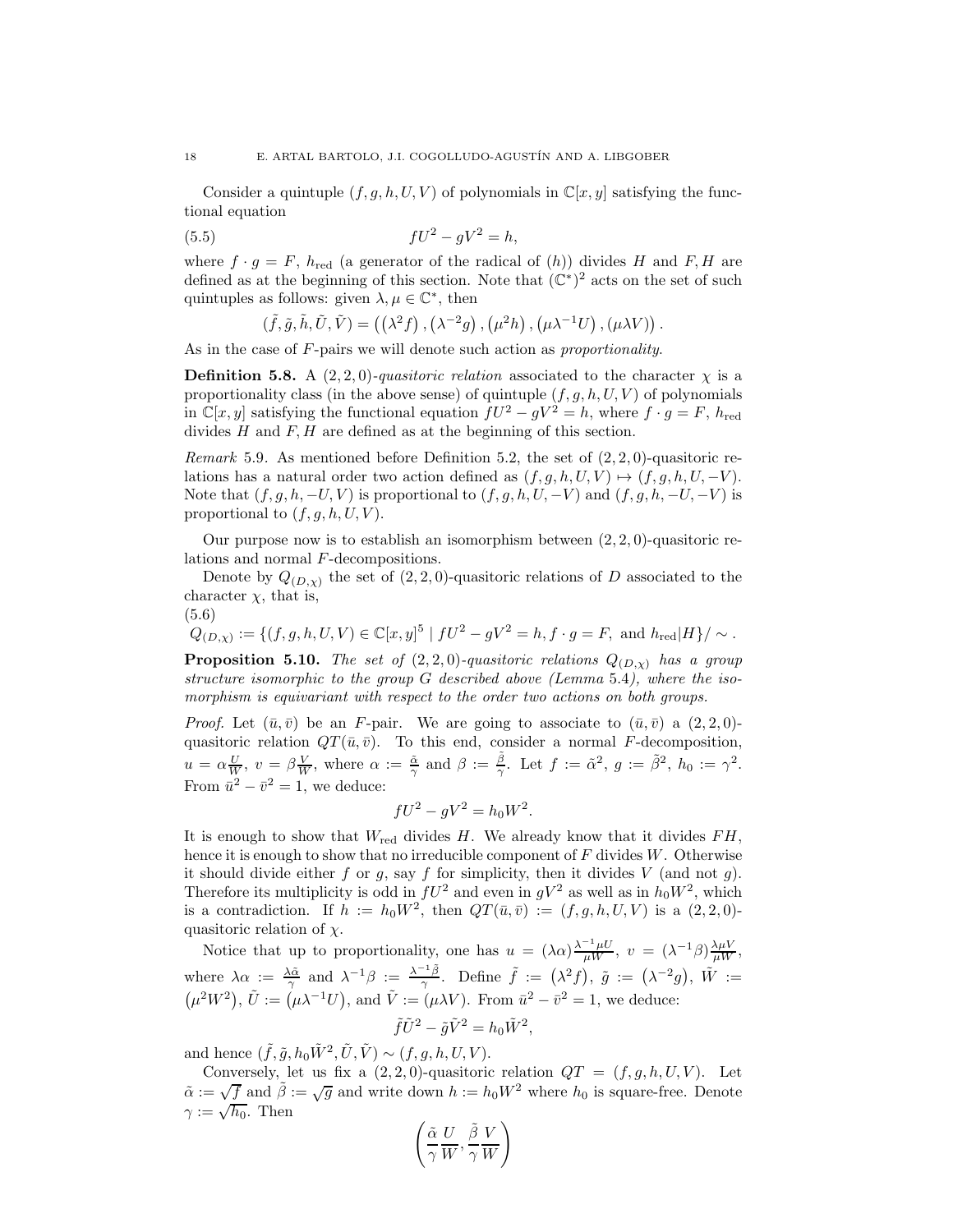is the normal F-decomposition of the F-pair  $(u, v)$  such that  $QT(u, v) = QT$ .

Finally, note that if  $(\bar{u}, \bar{v})$  is the normal F-decomposition associated with the  $(2, 2, 0)$ -quasitoric relation  $(f, g, h, U, V)$  as at the beginning of this proof, then  $(\bar{u}, -\bar{v})$  will be associated with  $(f, g, h, U, -V)$ , and hence the result follows.  $\Box$ 

Consider  $X_2$  the double cover of  $X = \mathbb{C}^2 \setminus D$  associated to the order two character  $\chi$ .

# **Proposition 5.11.** The group  $Q_{(D,\chi)}$  is isomorphic to  $Mor_{\mathbb{Z}_2}(X_2,\mathbb{C}^*)$ .

Proof. We will give a constructive proof of this result. Suppose one has a quasitoric relation  $(f, g, h, U, V) \in Q_{(D,\chi)}$ . There is a rational map  $\mathbb{C}^2 \to \mathbb{P}^1$  defined by  $(x, y) \mapsto [fU^2 : gV^2]$  such that  $fU^2 - gV^2 = h$ . This map, restricted to  $\tilde{X} =$  ${fgh = 0}$  defines an orbifold morphism  $\tilde{X} \to \mathbb{C}_{2,2} = \mathbb{P}^1_{(2,[0:1]), (2,[1:0])} \setminus \{[1:1]\}.$ Finally, since  $\{fg=0\} = \{F=0\}$  and  $\{h=0\} \subset \{H=0\}$  by definition, one can restrict this to a well-defined orbifold morphism  $(X, \chi) \to (\mathbb{C}_{2,2}, \rho)$ , which induces an equivariant morphism in  $Mor_{\mathbb{Z}_2}(X_2, \mathbb{C}^*).$ 

Conversely, any equivariant morphism in  $Mor_{\mathbb{Z}_2}(X_2, \mathbb{C}^*)$  induces a morphism of marked orbifolds on the quotient  $(X, \chi) \to (\mathbb{C}_{2,2}, \rho)$ . Extending this to  $\mathbb{P}^2$  one obtains a rational morphism  $\mathbb{P}^2 \dashrightarrow \mathbb{C}_{2,2} = \mathbb{P}^1_{(2,[0:1]),(2,[1:0])} \setminus \{[1:1]\},\$  which on a generic affine chart can be defined by  $(x, y) \mapsto [fU^2 : gV^2]$ , where  $\{fg = 0\}$ corresponds to the ramified part of D and  $fU^2 - gV^2 = h$  with  $\{\tilde{h} = 0\} \subset \{H = 0\}$ the unramified part of D. This quasitoric relation defines an element of  $Q_{(D,\gamma)}$  and the order-two action corresponds with the covering transformations.

Finally, let us check that this bijection is in fact a homomorphism. Note that an element  $p := (f, g, h, U, V) \in Q_{(D,\chi)}$  produces the following commutative diagram:

$$
\begin{array}{ccc}\n[z:y:z:w] & \longmapsto & [ \alpha u: \beta v] \\
X_2 & \xrightarrow{\Psi_p} & \mathbb{P}^1 \setminus \{ [1:1], [1:-1] \} \\
& & \downarrow & \downarrow & \downarrow \\
X & \xrightarrow{\psi_p} & \mathbb{P}^1_{(2,[1:0]), (2,[0:1])} \setminus \{ [1:1] \} \\
[z:y:z] & \xrightarrow{\hspace{1cm}} [fU^2:gV^2],\n\end{array}
$$

where  $X_2$  is contained in  $\{[x : y : z : w] \in \mathbb{P}^3 \mid w^2 = fg = F\}$  and  $(\alpha u, \beta v)$ is the normal  $F$ -decomposition associated with  $p$  according to Proposition 5.10. For convenience, let us change the coordinates of  $\mathbb{P}^1$  so that  $[1:1] \mapsto [1:0]$  and  $[1:-1] \mapsto [0:1]$ . In that case,  $\mathbb{P}^1 \setminus \{[1:1], [1:-1]\}$  becomes  $\mathbb{C}^* = \mathbb{P}^1 \setminus \{[1:0], [0:1]\}$ 1]} and the new equation of  $\Psi_p: X_2 \to \mathbb{C}^*$  becomes  $\Psi_p(x, y, z, w)=(\alpha u + \beta v)^2$ . Moreover, diagram (5.7) becomes

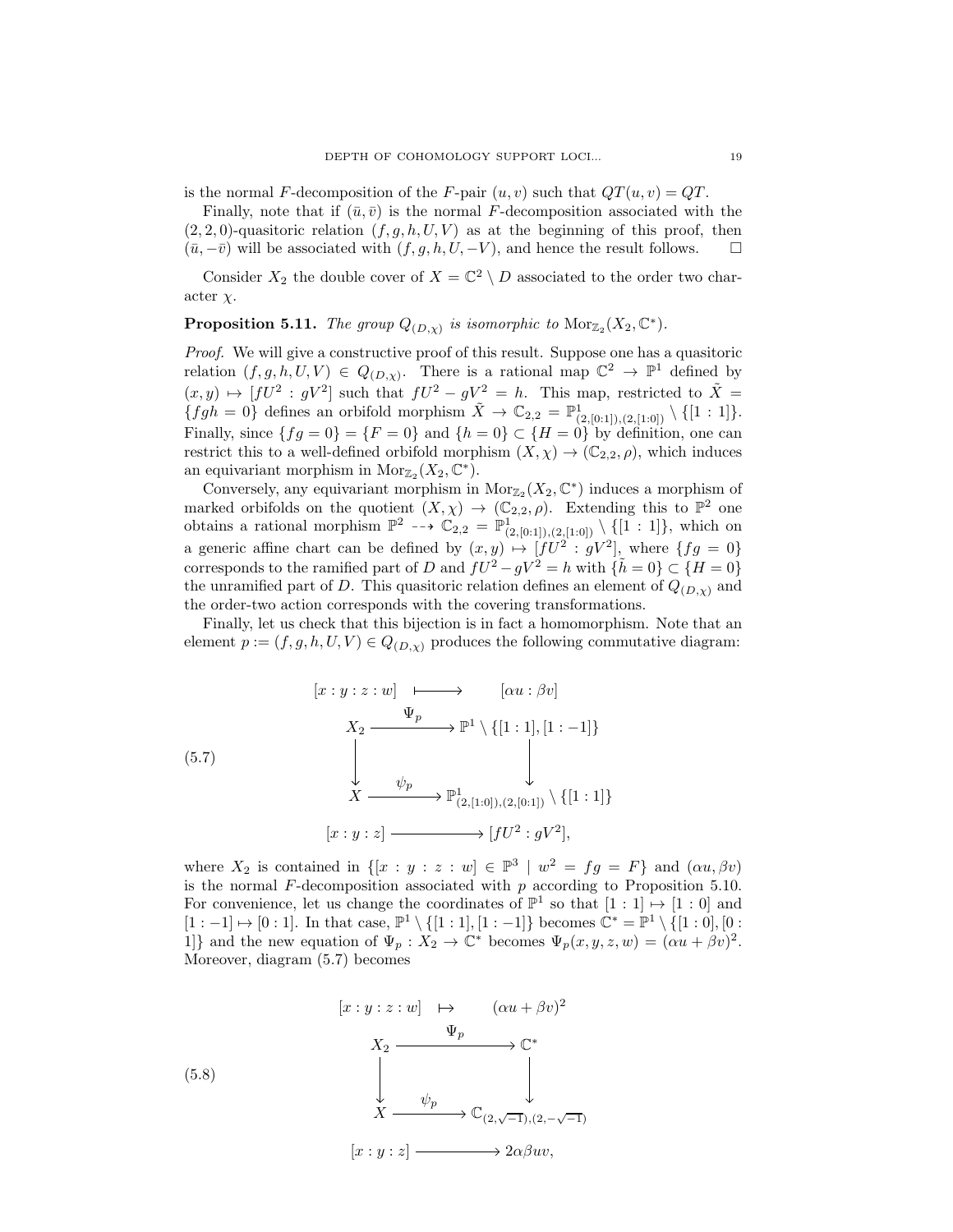where the vertical right map is the double cover  $t \mapsto -\frac{t-t^{-1}}{2}$  ramified at  $t = \pm \sqrt{-1}$ with values  $\pm \sqrt{-1}$  and where  $(\alpha u + \beta v)^{-1} = (\alpha u - \beta v)$ .

Given two quasitoric relations  $p_i := (f_i, g_i, h_i, U_i, V_i) \in Q_{(D,\chi)}, i = 1, 2$  where  $f_1g_1 = f_2g_2 = F$  and  $h_i|H$ . Consider  $(\bar{u}_i, \bar{v}_i) = (\alpha_i u_i, \beta_i v_i), i = 1, 2$  the normal  $F$ -decompositions associated with  $p_i$  according to Proposition 5.10. From (5.1) one can see that

$$
\Psi_{p_1p_2} = (\bar{u}_1\bar{u}_2 + \bar{v}_1\bar{v}_2 + \bar{u}_1\bar{v}_2 + \bar{u}_2\bar{v}_1)^2 = (\bar{u}_1 + \bar{v}_1)^2(\bar{u}_2 + \bar{v}_2)^2 = \Psi_{p_1}\Psi_{p_2}.\quad \Box
$$

As a consequence, under the conditions of Theorem 1.3 one obtains Theorem 1.4.

Proof of Theorem 1.4. The result follows from Proposition 5.11 and the fact that  $\text{Mor}_{\mathbb{Z}_2}(X_2, \mathbb{C}^*) = \text{Hom}_{\mathbb{Z}_2}(\text{Alb}(X_2)^-, \mathbb{C}^*) = \text{Mor}_{\mathbb{Z}_2}((\mathbb{C}^*)^d, \mathbb{C}^*) = \text{Hom}(\mathbb{Z}^d, \mathbb{Z}) = \mathbb{Z}^d,$ see (4.8), where  $d \leq d(\chi)$  and the equality holds if the character only has weight 2.  $\Box$ 

# 6. Examples

We refer to [6] for explicit examples of cases of characters of depth greater than one and corresponding orbifold pencils in the case of complements to plane reducible curves.

In this section we will present two examples illustrating interesting phenomena about 2-torsion characters that have come up during the preparation of this paper and that might be of interest to the reader.

6.1. Orbifold pencils of type  $(2, 2, 2, 2)$ . Note that Theorem 1.3(2) refers only to weight two characters of order two. Characters of order two and weight one might be associated with elliptic orbifold pencils of type  $(2, 2, 2, 2)$  as the following example seems to suggest.

Consider the Hesse arrangement H of lines, given by the twelve lines  $\{\ell_1,\ldots,\ell_{12}\}$ joining the inflection points of a smooth plane cubic. It is easy to check that the system of cubics sharing the nine inflection points is a pencil with exactly four singular fibers. Each one of these fibers is a completely reducible curve given by three lines in general position. The four cubics  $\mathcal{C}_k := \{ \ell_{3k+1} \ell_{3k+2} \ell_{3k+3} = 0 \},$  $k = 0, 1, 2, 3$  belong to a pencil and their union gives the Hesse arrangement. After blowing up the base points of this pencil one obtains an elliptic fibration onto  $\mathbb{P}^1$ where  $P_k \in \mathbb{P}^1$  is the image of the special fiber  $\mathcal{C}_k$ ,  $k = 0, 1, 2, 3$ . If one further blows up one of the three double points in each special fiber, one obtains a rational surface  $\mathbb{P}^2$ , four exceptional vertical divisors  $E_0, E_1, E_2, E_3$  (not sections) and twelve strict transforms  $\tilde{\ell}_i$ ,  $i = 1, \ldots, 12$ . The surface  $X := \tilde{\mathbb{P}}^2 \setminus \cup_{i=1}^{12} \tilde{\ell}_i$  together with the elliptic fibration induces a well-defined orbifold map onto  $\mathbb{P}^1_{(2,P_0),(2,P_1),(2,P_2),(2,P_3)}$ since the preimage of  $P_k$  in X is given by  $2E_k$  (in divisor notation).

6.2. Ceva Arrangements. Note that the polynomials  $f$  and  $g$  in the group of quasitoric relations 5.6 must satisfy  $fg = F$  but such partition of F might be different for different quasitoric relations as the following example shows. Consider the following set of lines:

(6.1) 
$$
\ell_1 := x, \quad \ell_2 := y, \quad \ell_3 := z, \quad \ell_4 := (y - z), \n\ell_5 := (x - z), \quad \ell_6 := (x - y), \quad \ell_7 := (x - y - z).
$$

The curve  $D := \left\{ \prod_{i=1}^{7} \ell_i = 0 \right\}$  is a realization of the Special Ceva arrangement  $CEVA(2, 1)$  (cf. [9, Section 2.3.J, pg. 81]) otherwise known as the non-Fano plane. In  $[6]$ , a computation of the 2-torsion characters of D is presented via orbifold pencils. In particular, consider  $G := \pi_1(\mathbb{P}^2 \setminus D)$  (whose abelianization is  $\frac{\mathbb{Z}_{\gamma_1} \oplus \cdots \oplus \mathbb{Z}_{\gamma_T}}{\gamma_1 + \cdots + \gamma_7}$ ). A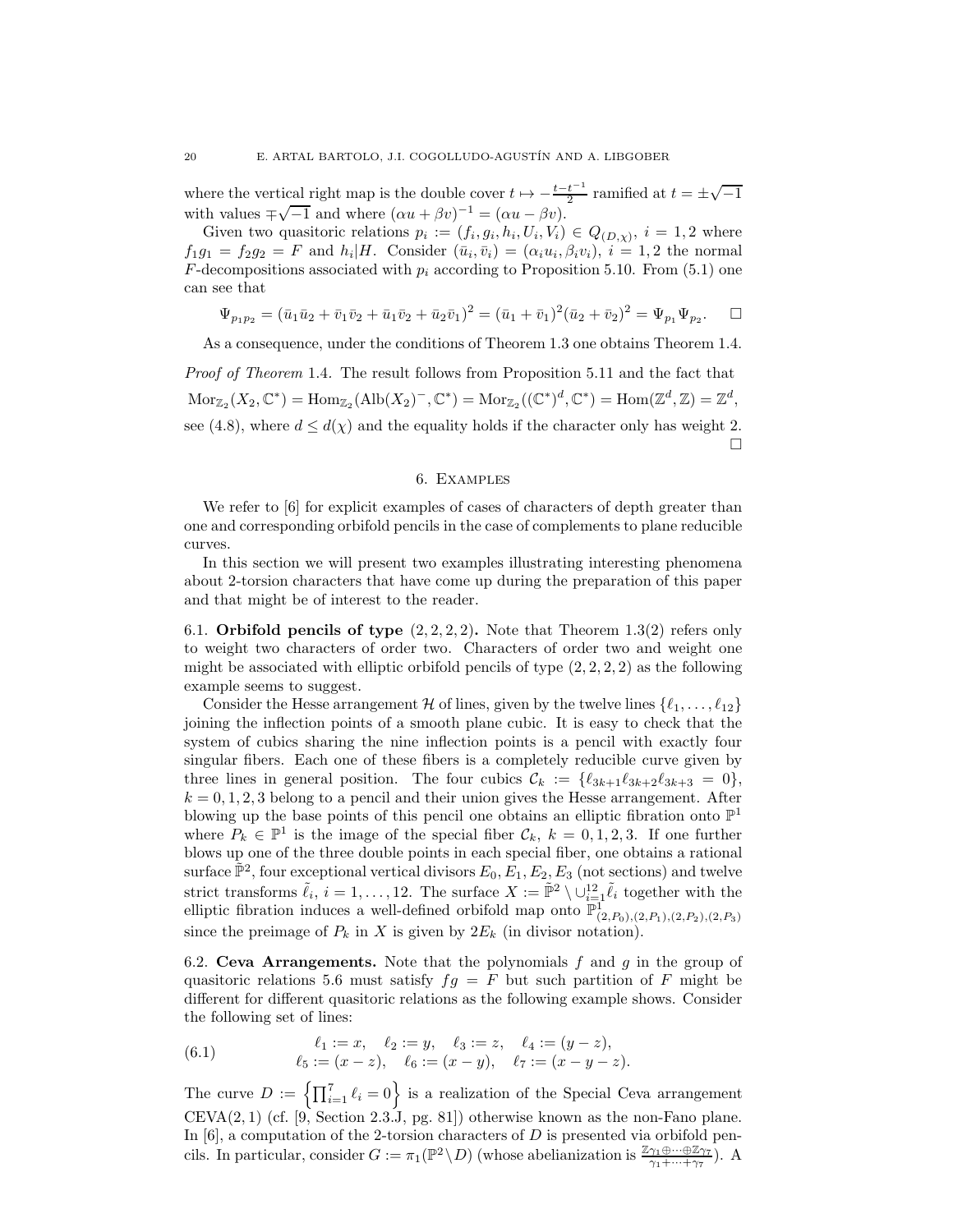character on G can be represented by a septuple of complex numbers whose product is 1, the *i*-th coordinate representing the image of any meridian  $\gamma_i$  around  $\ell_i$ . The element  $\chi = (1, -1, -1, 1, -1, -1, 1)$  represents hence a character on G. In fact, it is well known that its depth is two. Note that  $F = \ell_2 \ell_3 \ell_5 \ell_6$  whereas  $H = \ell_1 \ell_4 \ell_7$ according to the notation introduced in section 5.2. Note that

(6.2) 
$$
\ell_2 \ell_5 - \ell_3 \ell_6 = \ell_1 \ell_4, \n\ell_2 \ell_6 - \ell_3 \ell_5 = \ell_4 \ell_7
$$

are quasitoric relations of type  $(2, 2, 0)$  corresponding to the quintuples  $q_1 :=$  $(\ell_2\ell_5, \ell_3\ell_6, \ell_1\ell_4, 1, 1)$  and  $q_2 := (\ell_2\ell_6, \ell_3\ell_5, \ell_4\ell_7, 1, 1)$  respectively. It is not hard to show that  $q_1$  and  $q_2$  are strongly independent and they generate  $\mathcal{Q}_{(D,\chi)}$ .

Finally, note that

$$
\ell_2 \ell_5 \ell_8^2 - \ell_3 \ell_6 \ell_9^2 = \ell_1 \ell_4 \ell_7^2,
$$

where  $\ell_8 := (y - z - x)$  and  $\ell_9 := (z - x - y)$  is another quasitoric decomposition corresponding to  $q_3 = (\ell_2 \ell_5, \ell_3 \ell_6, \ell_1 \ell_4 \ell_7^2, \ell_8, \ell_9) \in \mathcal{Q}_{(D,\chi)}$ . One can check that in fact  $q_3 = -q_1 + 2q_2$  (in additive notation).

### **REFERENCES**

- [1] N. H. Abel, Sur l'intégration de la formule différentielle  $\rho dx/\sqrt{R}$ , R et  $\rho$  étant des fonctions entières. Oeuvres Complètes de Niels Henrik Abel (L. Sylow and S. Lie, eds.). Christiania, t. 1, 104–144. 1881.
- [2] A. Adem, J. Leida, and Y. Ruan, Orbifolds and stringy topology. Cambridge University Press. 2007.
- [3] D. Arapura, *Geometry of cohomology support loci for local systems I*, J. of Alg. Geom. 6 (1997), 563–597.
- [4] E. Artal, J. Carmona, and J.I. Cogolludo, Essential coordinate components of characteristic varieties, Math. Proc. Cambridge Philos. Soc. 136 (2004), no. 2, 287–299.
- [5] E. Artal, J.I. Cogolludo, and H.O Tokunaga, A survey on Zariski pairs, Algebraic geometry in East Asia—Hanoi 2005, Adv. Stud. Pure Math., vol. 50, Math. Soc. Japan, Tokyo, 2008, pp. 1–100.
- [6] E. Artal, J.I. Cogolludo-Agustín and A. Libgober, Characters of fundamental groups of curve complements and orbifold pencils, Preprint available at arXiv:1108.0164 [math.AG], 2011.
- [7] E. Artal, J.I. Cogolludo-Agustín and D. Matei, Characteristic varieties of quasi-projective manifolds and orbifolds, Preprint available at  $arXiv:1005.4761$  [math.AG], 2010.
- [8] , Orbifold groups, quasi-projectivity and covers, Preprint available at  $arXiv:1203.1645$ [math.AG], 2012.
- [9] G. Barthel, F. Hirzebruch, and T. Höfer, Geradenkonfigurationen und Algebraische Flächen, Friedr. Vieweg & Sohn, Braunschweig, 1987.
- [10] J.I. Cogolludo-Agustín, A. Libgober, Mordell-Weil groups of elliptic threefolds and the Alexander module of plane curves, Preprint available at  $arXiv:1008.2018v2$  [math.AG], 2010.
- [11] P. Deligne, Équations différentielles à points singuliers réquliers, Lecture Notes in Mathematics, Vol. 163, Springer-Verlag, Berlin, 1970.
- $[12]$  , Théorie de Hodge. II, III, Inst. Hautes Études Sci. Publ. Math. 40, (1971), 5–57. 44 (1974).
- [13] A. Dimca, Pencils of plane curves and characteristic varieties Preprint available at math.AG/0606442, 2006.
- [14] R. Friedman and J. W. Morgan, Smooth four-manifolds and complex surfaces, Ergebnisse der Mathematik und ihrer Grenzgebiete (3), vol. 27, Springer-Verlag, Berlin, 1994.
- [15] F. Hazama, Pell equations for polynomials, Indag. Math. (N.S.) 8 (1997), no. 3, 387–397.
- [16] , Twists and generalized Zolotarev polynomials, Pacific J. Math. 203 (2002), no. 2, 379–393.
- [17] E. Hironaka, Abelian coverings of the complex projective plane branched along configurations of real lines, Mem. Amer. Math. Soc. 105 (1993), no. 502, vi+85.
- [18] S. Iitaka, Logarithmic forms of algebraic varieties, J. Fac. Sci. Univ. Tokyo Sect. IA Math. 23 (1976), no. 3, 525–544.
- [19] A. Libgober, On the homology of finite abelian coverings. Topology Appl. 43 (1992), no. 2, 157–166.